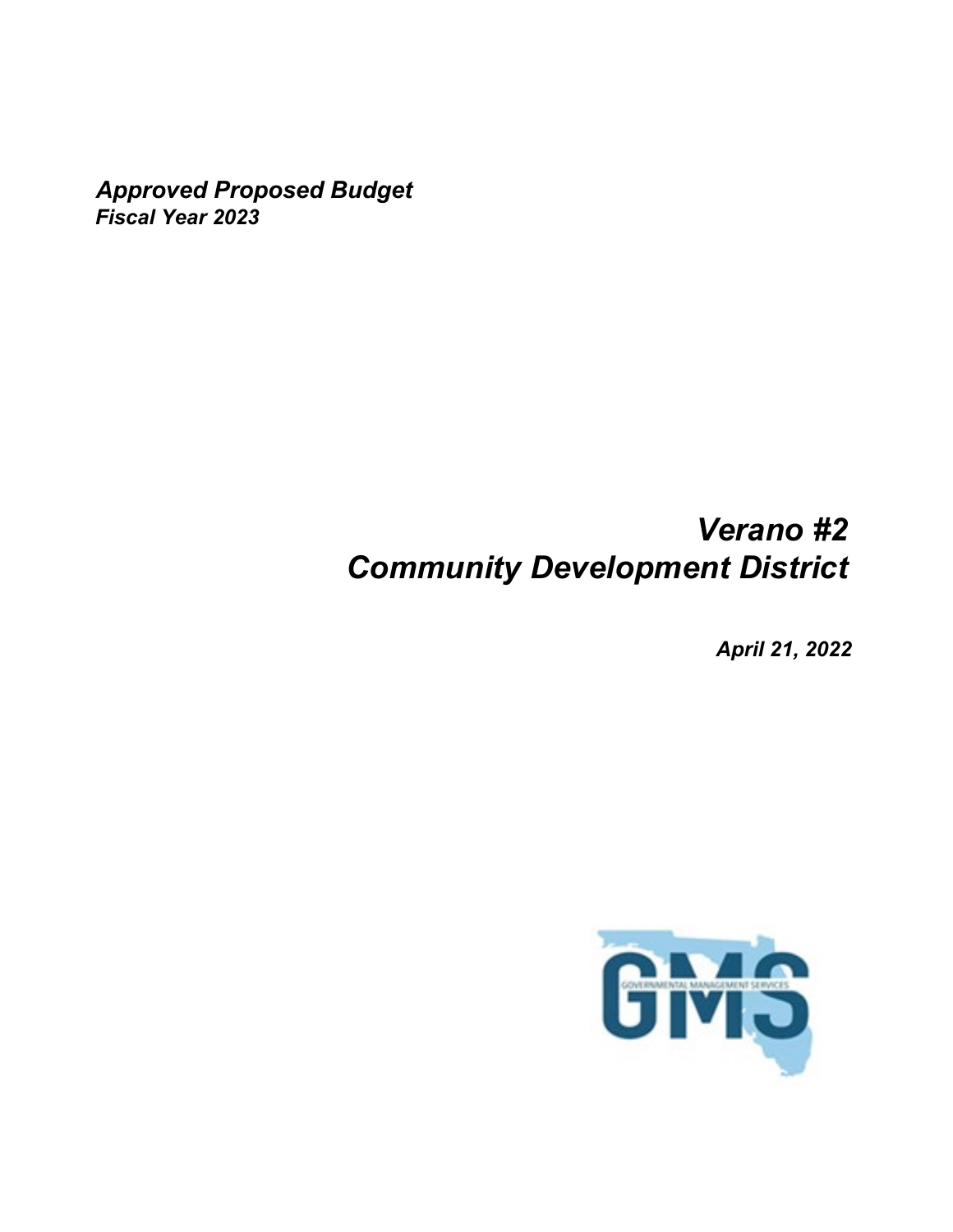# **Verano #2**

**Community Development District**

## *TABLE OF CONTENTS*

| General Fund                 |              |
|------------------------------|--------------|
| <b>Budget</b>                | Page 1-2     |
| <b>Budget Narrative</b>      | Page 3-5     |
|                              |              |
| Debt Service Fund            |              |
| Series 2017                  |              |
| <b>Budget</b>                | Page 6 - 7   |
| <b>Amortization Schedule</b> | Page 8 - 10  |
| Series 2020                  |              |
| <b>Budget</b>                | Page 11 - 13 |
| Amortization Schedule        | Page 14 - 16 |
|                              |              |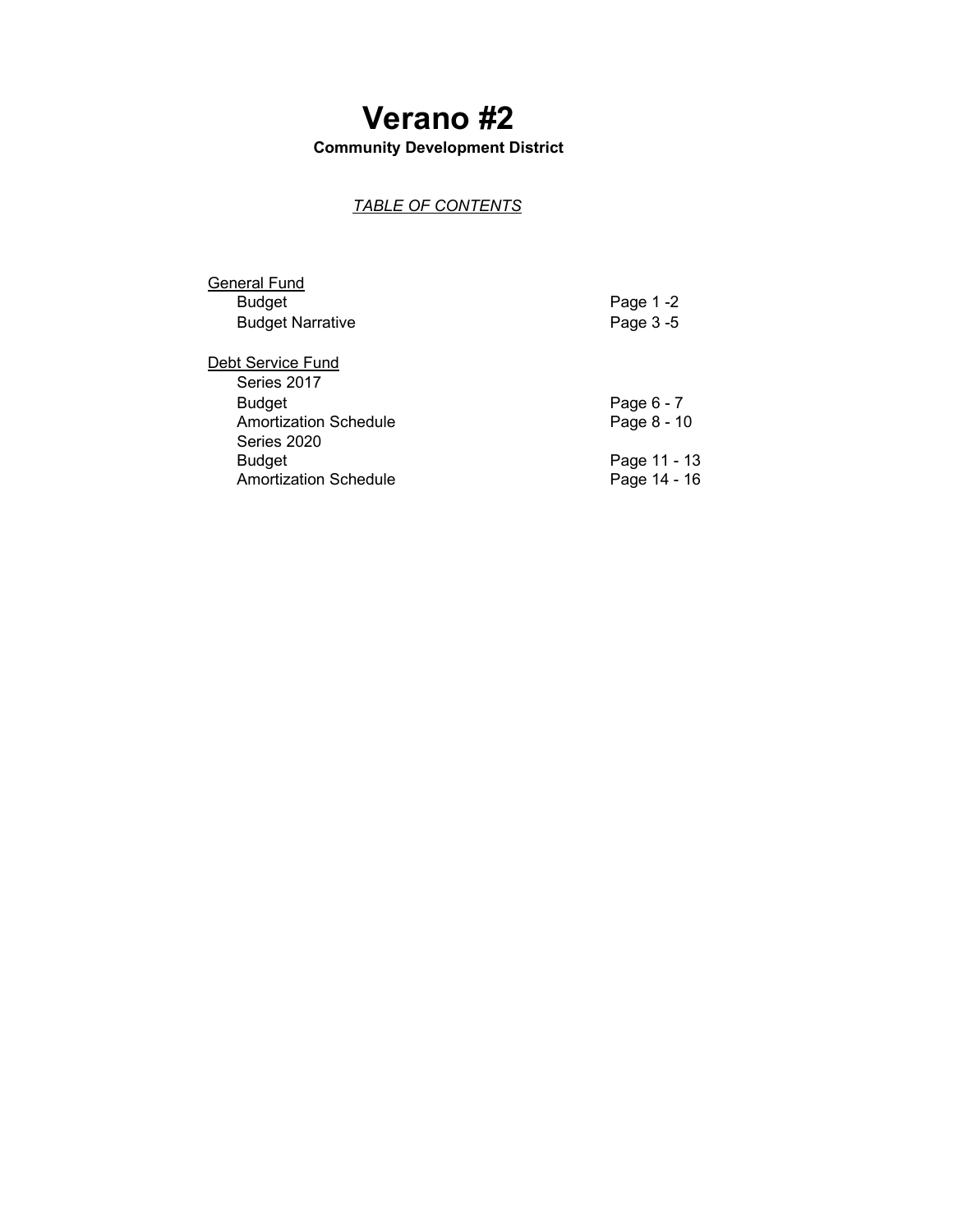## **Verano #2**

**Community Development District Community Development District Community Development District Community Ceneral Fund** 

| <b>Description</b>                             | <b>Adopted</b><br><b>Budget</b><br>FY 2022 | <b>Actual</b><br><b>Thru</b><br>3/31/2022 | Projected<br><b>Next</b><br><b>6 Months</b> | <b>Total</b><br>Projected<br>9/30/2022 | Proposed<br><b>Budget</b><br>FY 2023 |
|------------------------------------------------|--------------------------------------------|-------------------------------------------|---------------------------------------------|----------------------------------------|--------------------------------------|
| <b>Revenues</b>                                |                                            |                                           |                                             |                                        |                                      |
| Developer Assessment                           | \$0                                        | \$0                                       | \$0                                         | \$0                                    | \$0                                  |
| <b>TOTAL REVENUES</b>                          | \$0                                        | \$0                                       | \$0                                         | \$0                                    | \$0                                  |
| <b>Expenditures</b>                            |                                            |                                           |                                             |                                        |                                      |
| <u>Administrative</u>                          |                                            |                                           |                                             |                                        |                                      |
| <b>Annual Audit</b>                            | \$3,575                                    | \$0                                       | \$3,575                                     | \$3,575                                | \$3,575                              |
| Arbitrage Rebate Calculation                   | \$3,300                                    | \$1,650                                   | \$1,650                                     | \$3,300                                | \$3,300                              |
| <b>Trustee Fees</b>                            | \$19,150                                   | \$0                                       | \$19,150                                    | \$19,150                               | \$19,150                             |
| <b>Dissemination Agent</b>                     | \$2,500                                    | \$1,500                                   | \$1,000                                     | \$2,500                                | \$2,500                              |
| <b>Management Fees</b>                         | \$30,000                                   | \$15,000                                  | \$15,000                                    | \$30,000                               | \$31,500                             |
| <b>General Liability Insurance</b>             | \$0                                        | \$5,800                                   | \$0                                         | \$5,800                                | \$6,960                              |
| <b>Other Current Charges</b>                   | \$1,800                                    | \$153                                     | \$210                                       | \$363                                  | \$1,221                              |
| Dues, Licenses & Subscriptions                 | \$175                                      | \$175                                     | \$0                                         | \$175                                  | \$175                                |
| <b>Website Compliance</b>                      | \$750                                      | \$375                                     | \$375                                       | \$750                                  | \$750                                |
| <b>TOTAL ADMINISTRATIVE</b>                    | \$61,250                                   | \$24,653                                  | \$40,960                                    | \$65,613                               | \$69,131                             |
| <b>Pod C Cross Town:</b>                       |                                            |                                           |                                             |                                        |                                      |
| <b>Field Maintenance</b>                       |                                            |                                           |                                             |                                        |                                      |
| <b>Field Management</b>                        | \$12,000                                   | \$6,000                                   | \$6,000                                     | \$12,000                               | \$12,000                             |
| Property Insurance                             | \$5,000                                    | \$0                                       | \$0                                         | \$0                                    | \$0                                  |
| <b>Electric Utility Services</b>               | \$10,000                                   | \$5,866                                   | \$6,798                                     | \$12,664                               | \$13,800                             |
| <b>Electric Utility Services- Streetlights</b> | \$14,000                                   | \$8,914                                   | \$9,090                                     | \$18,004                               | \$18,180                             |
| <b>Irrigation Utility Services</b>             | \$3,000                                    | \$0                                       | \$3,000                                     | \$3,000                                | \$3,000                              |
| Midge Control                                  | \$4,000                                    | \$0                                       | \$4,000                                     | \$4,000                                | \$4,000                              |
| Landscape Maintenance                          | \$78,440                                   | \$20,595                                  | \$14,220                                    | \$34,815                               | \$48,440                             |
| Pest Control                                   | \$5,830                                    | \$2,255                                   | \$3,575                                     | \$5,830                                | \$6,510                              |
| Entry & Walls Maintenance                      | \$4,000                                    | \$276                                     | \$3,724                                     | \$4,000                                | \$4,000                              |
| <b>Plant Replacement</b>                       | \$12,000                                   | \$0                                       | \$12,000                                    | \$12,000                               | \$12,000                             |
| <b>Irrigation Maintenance</b>                  | \$10,800                                   | \$3,435                                   | \$7,365                                     | \$10,800                               | \$10,800                             |
| Irrigation Water Monitoring                    | \$1,200                                    | \$0                                       | \$1,200                                     | \$1,200                                | \$1,200                              |
| Pump System Maintenance                        | \$6,000                                    | \$240                                     | \$5,760                                     | \$6,000                                | \$6,000                              |
| <b>Street Sweeping</b>                         | \$7,800                                    | \$3,600                                   | \$4,200                                     | \$7,800                                | \$7,800                              |
| Roadways Repairs & Maintenance                 | \$10,000                                   | \$0                                       | \$10,000                                    | \$10,000                               | \$10,000                             |
| Streetsigns                                    | \$0                                        | \$0                                       | \$22,016                                    | \$22,016                               | \$10,000                             |
| <b>Pressure Cleaning</b>                       | \$5,000                                    | \$0                                       | \$5,000                                     | \$5,000                                | \$5,000                              |
| Contingency                                    | \$10,000                                   | \$12,961                                  | \$30,000                                    | \$42,961                               | \$26,340                             |
| <b>TOTAL FIELD MAINTENANCE</b>                 | \$199,070                                  | \$64,141                                  | \$147,948                                   | \$212,089                              | \$199,070                            |
| <b>Amenity Center Maintenance</b>              |                                            |                                           |                                             |                                        |                                      |
| Amenity Center Management                      | \$12,000                                   | \$6,000                                   | \$6,000                                     | \$12,000                               | \$12,000                             |
| <b>Clubhouse Maintenance</b>                   | \$20,000                                   | \$187                                     | \$19,813                                    | \$20,000                               | \$40,000                             |
| <b>Access Control</b>                          | \$2,000                                    | \$186                                     | \$686                                       | \$872                                  | \$2,000                              |
| Telephone/Internet                             | \$3,600                                    | \$381                                     | \$378                                       | \$759                                  | \$840                                |
| <b>Electric Utility Services</b>               | \$30,000                                   | \$1,920<br>Page 1                         | \$2,100                                     | \$4,020                                | \$10,000                             |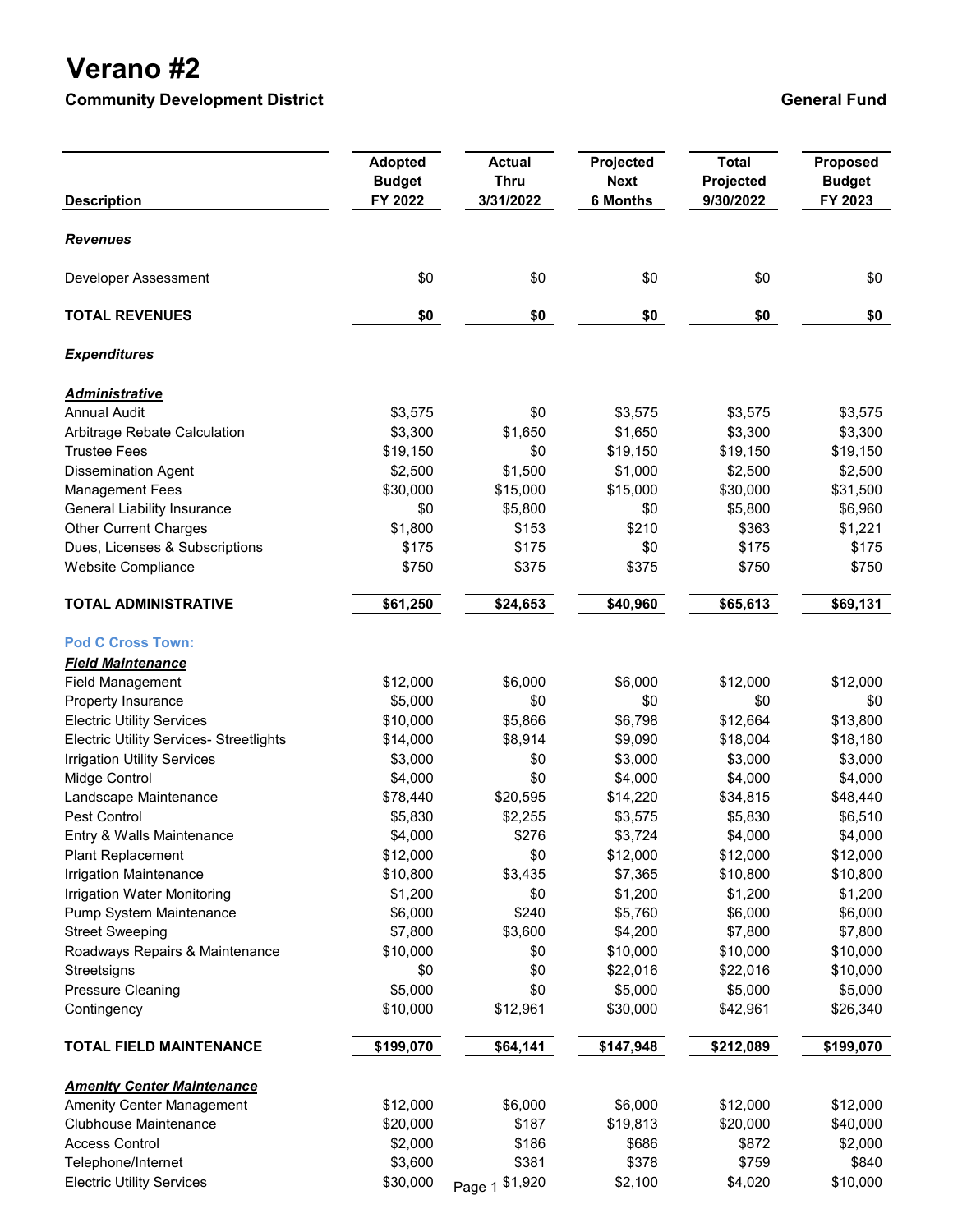## **Verano #2**

**Community Development District Community Development District Community Development District** 

| <b>Description</b>                            | <b>Adopted</b><br><b>Budget</b><br>FY 2022 | <b>Actual</b><br><b>Thru</b><br>3/31/2022 | Projected<br><b>Next</b><br><b>6 Months</b> | <b>Total</b><br>Projected<br>9/30/2022 | <b>Proposed</b><br><b>Budget</b><br>FY 2023 |
|-----------------------------------------------|--------------------------------------------|-------------------------------------------|---------------------------------------------|----------------------------------------|---------------------------------------------|
| <b>Amenity Center Maintenance (continued)</b> |                                            |                                           |                                             |                                        |                                             |
| <b>Water Utility Services</b>                 | \$3,000                                    | \$521                                     | \$720                                       | \$1,241                                | \$3,000                                     |
| <b>Property Insurance</b>                     | \$9,732                                    | \$9,155                                   | \$0                                         | \$9,155                                | \$10,986                                    |
| Pool Maintenance                              | \$20,000                                   | \$10,800                                  | \$10,800                                    | \$21,600                               | \$21,600                                    |
| Landscape Maintenance                         | \$12,740                                   | \$3.870                                   | \$3.870                                     | \$7.740                                | \$12,740                                    |
| Pest Control                                  | \$2.204                                    | \$918                                     | \$1.287                                     | \$2.204                                | \$2,294                                     |
| Janitorial Services/Supplies                  | \$27.480                                   | \$12,539                                  | \$14,941                                    | \$27.480                               | \$30,480                                    |
| A/C Maintenance                               | \$227                                      | \$0                                       | \$227                                       | \$227                                  | \$1,227                                     |
| <b>Trash Collection</b>                       | \$1,000                                    | \$0                                       | \$1.000                                     | \$1.000                                | \$1,000                                     |
| <b>Pressure Cleaning</b>                      | \$5,000                                    | \$0                                       | \$5.000                                     | \$5,000                                | \$5,000                                     |
| Contingency                                   | \$10,000                                   | \$925                                     | \$27,378                                    | \$28,303                               | \$5,815                                     |
| <b>TOTAL AMENITY CENTER MAINTENANCE</b>       | \$158,983                                  | \$47,401                                  | \$94,200                                    | \$141,601                              | \$158,982                                   |
| <b>TOTAL EXPENDITURES</b>                     | \$419,303                                  | \$136,196                                 | \$283,108                                   | \$419,303                              | \$427,183                                   |
| <b>Other Financing Sources/(Uses)</b>         |                                            |                                           |                                             |                                        |                                             |
| Intergovernmental Transfer <sup>(1)</sup>     | \$419,303                                  | \$307,253                                 | \$112,050                                   | \$419,303                              | \$427,183                                   |
| Total Other Financing Sources/(Uses)          | \$419,303                                  | \$307,253                                 | \$112,050                                   | \$419,303                              | \$427,183                                   |
| <b>NET CHANGE IN FUND BALANCE</b>             | \$0                                        | \$171,058                                 | (\$171,058)                                 | (50)                                   | (\$0)                                       |

 $(1)$  Transfers received from Verano #5

|                    | FY2022/2023                | FY 2022            |                                             | FY 2023            |                                             | FY 2023               |
|--------------------|----------------------------|--------------------|---------------------------------------------|--------------------|---------------------------------------------|-----------------------|
|                    | <b>Master</b><br>per Unit* | Pod C<br>per Unit* | <b>Combined</b><br><b>Rate-Per</b><br>Unit* | Pod C<br>per Unit* | <b>Combined</b><br><b>Rate-Per</b><br>Unit* | increase/<br>decrease |
| <b>Description</b> |                            |                    |                                             |                    |                                             |                       |
| 40' Single Family  | \$136.70                   | \$911.45           | \$1,048.15                                  | \$911.45           | \$1,048.15                                  | (\$0.00)              |
| 50' Single Family  | \$157.21                   | \$911.45           | \$1,068.66                                  | \$911.45           | \$1,068.66                                  | (\$0.00)              |
| 60' Single Family  | \$181.81                   | \$911.45           | \$0.00                                      | \$911.45           | \$0.00                                      | \$0.00                |
| Manor/Duplex       | \$121.66                   | \$911.45           | \$0.00                                      | \$911.45           | \$0.00                                      | \$0.00                |

\* These ammounts are grossed up 8% to cover early payment discounts and County collection fees.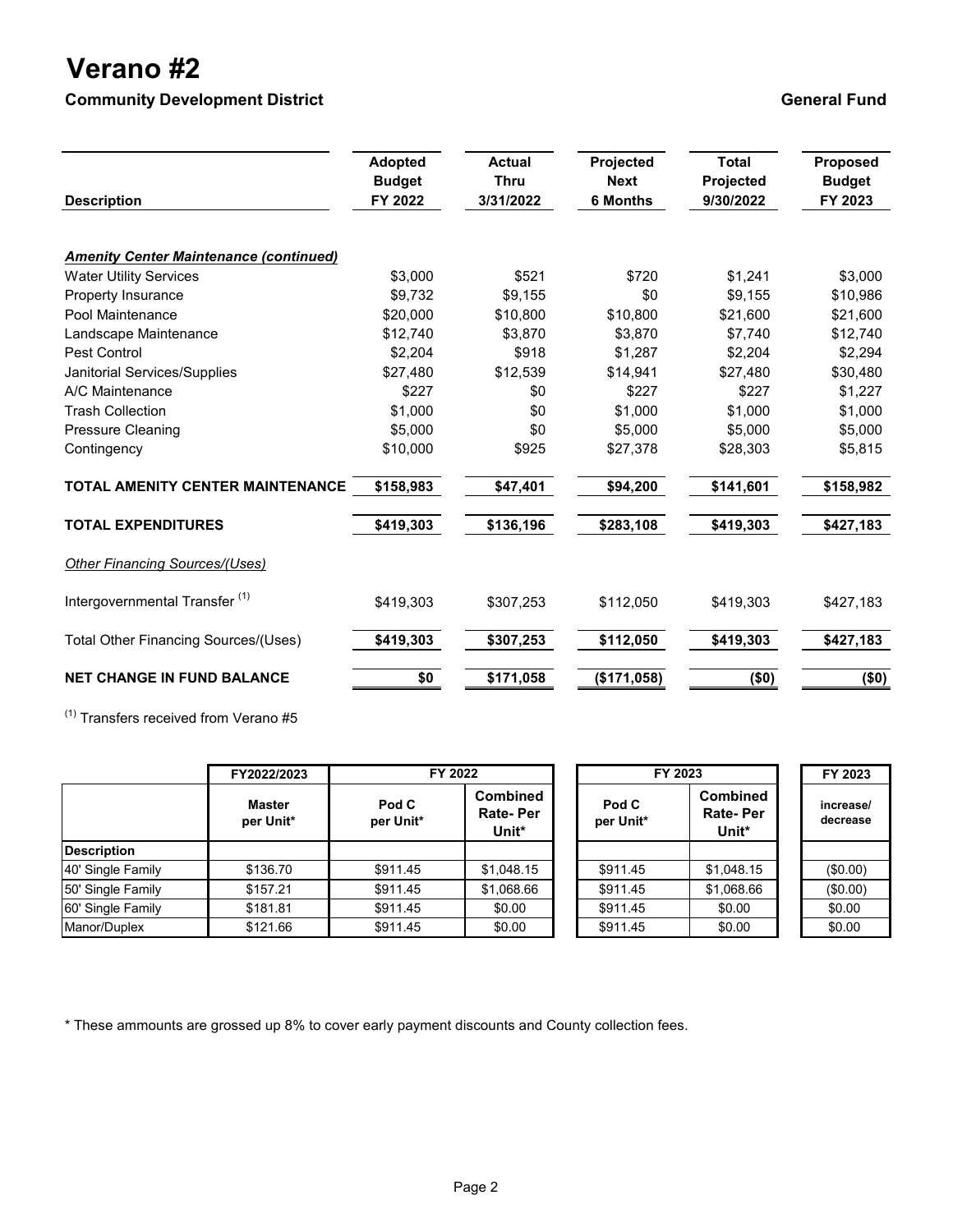**Community Development District**

## **REVENUES:**

## **Developer Assessments/ Intergovernmental Transfer**

The District will levy a non-ad valorem maintenance assessment on the developable property within the District to fund the operating budget. The District will receive fund transfers from Verano #5 CDD for General Operating Expenditures.

**\_\_\_\_\_**

## **EXPENDITURES:**

## **Administrative:**

## **Annual Audit**

The District is required annually to conduct an audit of its financial records by an Independent Certified Public Accounting Firm.

### **Arbitrage Rebate Calculation**

The District is required to annually have an arbitrage rebate calculation on the Verano #2 District's Series 2017A and Series 2020 Special Assessment Bonds. The Verano #2 has contracted with an independent certified public accounting firm to calculate the rebate liability and submit a report to the District.

### **Trustee Fees**

The District issued Series 2017A and Series 2020 Community Infrastructure Special Assessment Revenue Bonds which are held with a Trustee at US Bank. The amount of the trustee fees budgeted is based on the agreement between US Bank and the Verano #2 District.

### **Dissemination Agent**

The District is required by the Security and Exchange Commission to comply with Rule 15(c)(2)-12(b)(5), which relates to additional reporting requirements for un-rated bond issues.

### **Management Fees**

The District receives Management, Accounting and Administrative services as part of a Management Agreement with Governmental Management Services, LLC.

## **General Liability Insurance**

The District will bind General Liability & Public Officials Liability Insurance with Florida Insurance Alliance, an agency that specializes in providing insurance coverage to governmental agencies.

### **Other Current Charges**

Bank charges and any other miscellaneous expenses that incurred during the year.

## **Dues, Licenses & Subscriptions**

The District is required to pay an annual fee to the Department of Economic Opportunity for \$175. This is the only expense under this category for the District.

### **Website Compliance**

Per Section 189.069 F. S, all Districts must have a website by October 1, 2015 to provide detailed information on the CDD as well as links to useful websites regarding Compliance issues. This website will be maintained by GMS-SF, LLC and updated as required by the Statute.

## **Field Maintenance**

## **Field Management**

The district has contracted Lang Management to manage to manage the common area. The responsibilities include reviewing contracts and other maintenance related items.

## **Property Insurance**

The District will bind infrastructure property Liability Insurance with Florida Insurance Alliance, an agency that specializes in providing insurance coverage to governmental agencies.

## **Electric Utility Services**

The District pays FPL for entry wall and irrigation pumps and streetlights.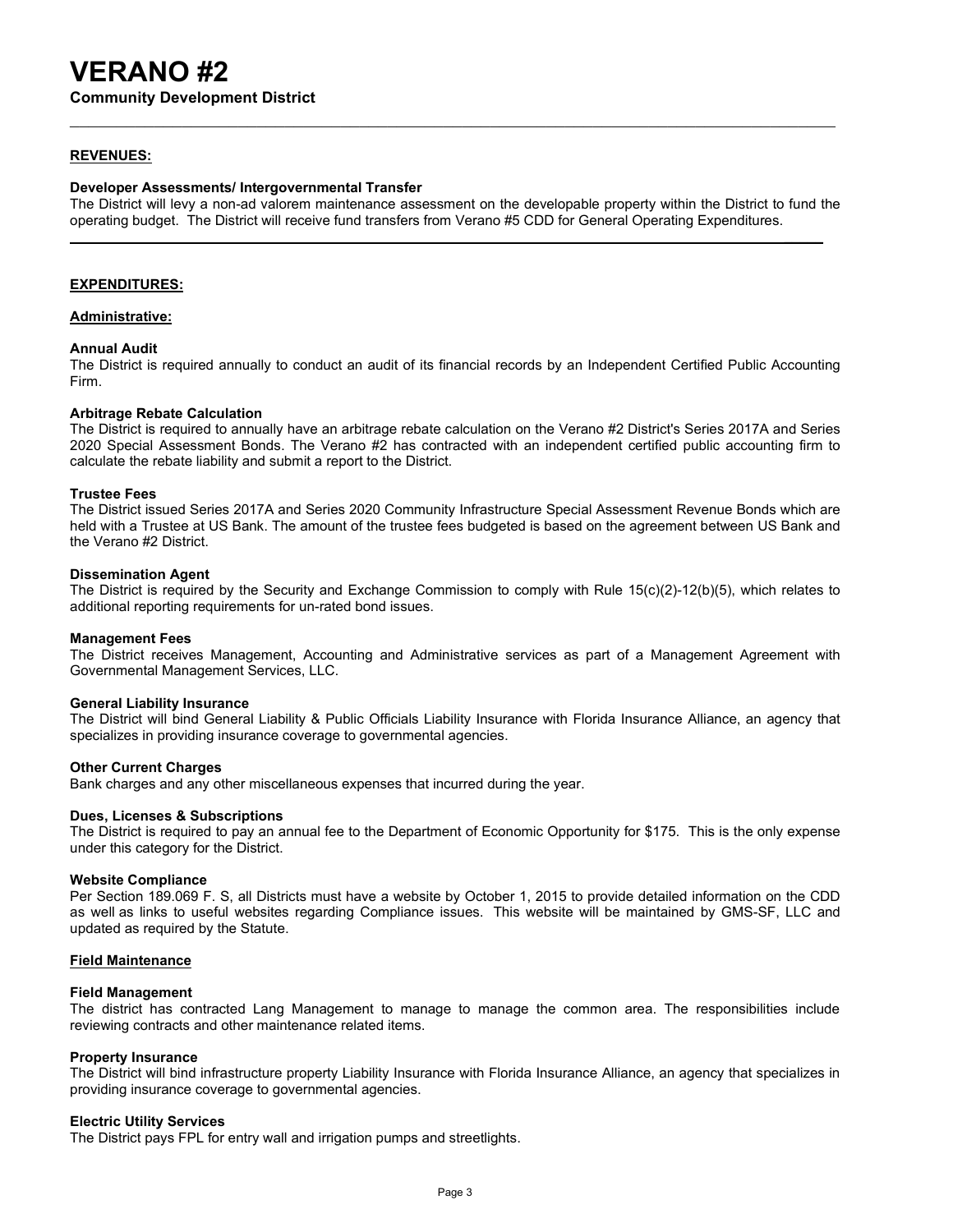**Community Development District**

## **Field Maintenance (continued)**

## **Irrigation Utility Services**

Water usage for irrigation

## **Midge Control**

Costs for midge control of district's lakes.

## **Landscape Maintenance**

The district contracted Impact Landscaping & Irrigation LLC to service the common area of Cross Town. Mulch will be a separate cost.

## **Pest Control**

The district contracted NativeGreen Pest Control & Fertilization, LLC to service IPM, fertilization scrubs and trees and fire ants.

### **Entry & Walls Maintenance** Costs to maintain walls of the district.

**Plant Replacement**

Costs to replace plants of the common area Cross Town.

## **Irrigation Maintenance**

Impact Landscaping is maintaining the irrigation system.

**Irrigation Water Monitoring** Cost to monitor the common area clocks.

## **Pump System maintenance**

The district has an agreement with Hoover to maintain the pump system.

## **Street Sweeping**

The district contracted Facilities Pro Sweep to sweep the road in Cross Town.

## **Roadways Repairs & Maintenance**

Cost to maintain and repair the common area roads.

## **Pressure Cleaning**

Cost to pressure clean infrastructure of common area.

## **Contingency**

To cover any other costs not mentioned.

## **Amenity Center Maintenance**

## **Amenity Center Management**

The district has contracted Lang Management to manage to manage the Amenity Center. The responsibilities include reviewing contracts and other maintenance related items.

## **Clubhouse Maintenance**

The district has contracted Lang Management to manage the Clubhouse.

## **Access Control**

The district will contract ADT for access control service.

## **Telephone/Internet**

Costs for phone and internet at the Amenity Center.

## **Electric Utility Services**

Costs for electric for Amenity Center and surrounding.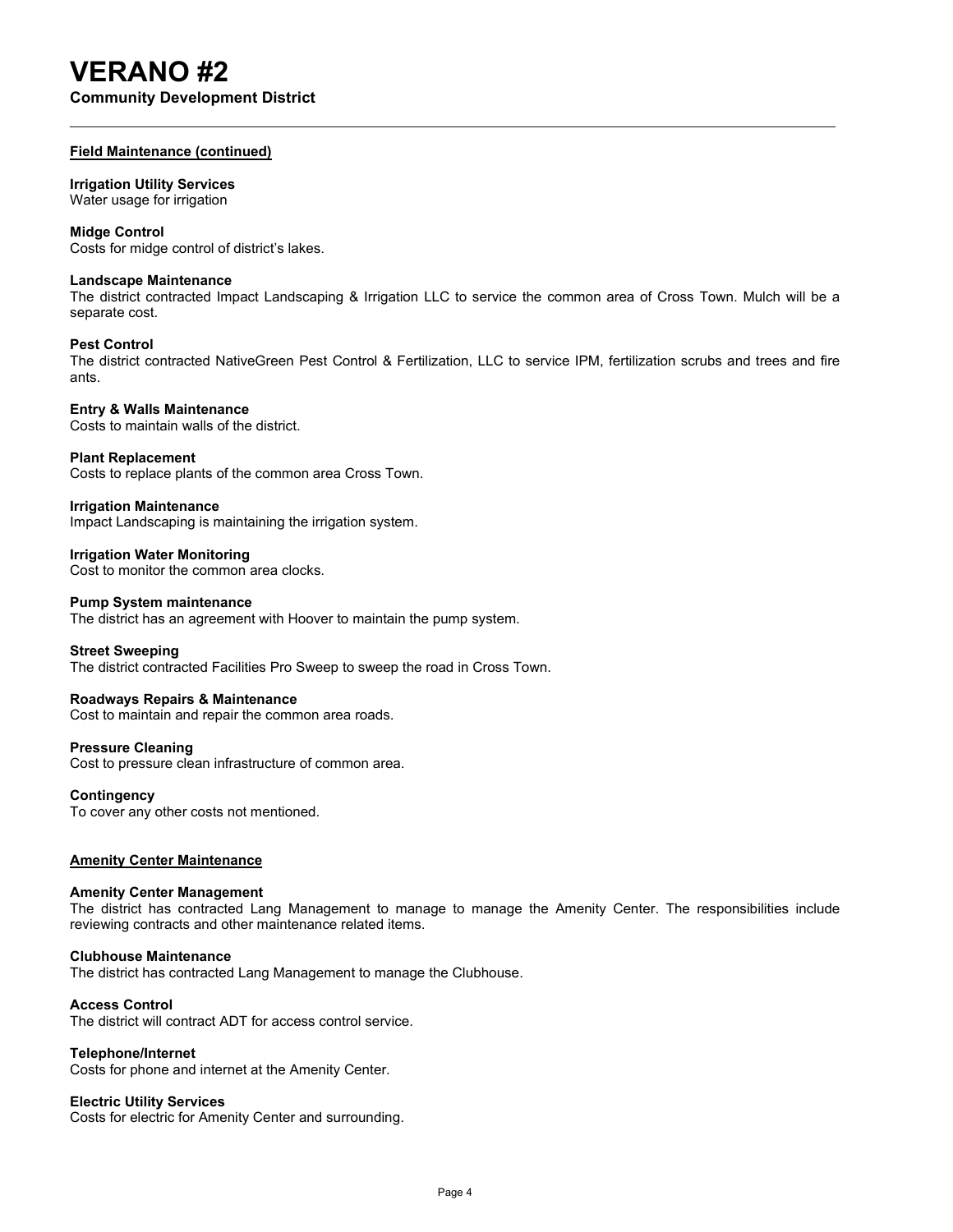**Community Development District**

## **Amenity Center Maintenance (continued)**

## **Water Utility Services**

Costs for water and waste at amenity center.

## **Property Insurance**

The District will bind Amenity Center Liability Insurance with Florida Insurance Alliance, an agency that specializes in providing insurance coverage to governmental agencies.

## **Pool Maintenance**

The district has an agreement with Gordon Sandy to maintain the community pool.

## **Landscape Maintenance**

The district contracted Impact Landscaping & Irrigation LLC to service the amenity area of Cross Town. Mulch will be a separate cost.

## **Pest Control**

The district contracted NativeGreen Pest Control & Fertilization, LLC to service IPM, fertilization scrubs and trees and fire ants.

## **Janitorial Services/Supplies**

The district has an agreement with Charles Cleaning to clean the Amenity Center.

## **A/C Maintenance**

The district contracted Preferred Air Conditioning to maintain the A/C systems.

## **Trash Collection**

Costs to collect the trash at Amenity Center.

## **Pressure Cleaning**

Cost to pressure clean amenity center and surrounding.

## **Contingency**

To cover any other costs not mentioned.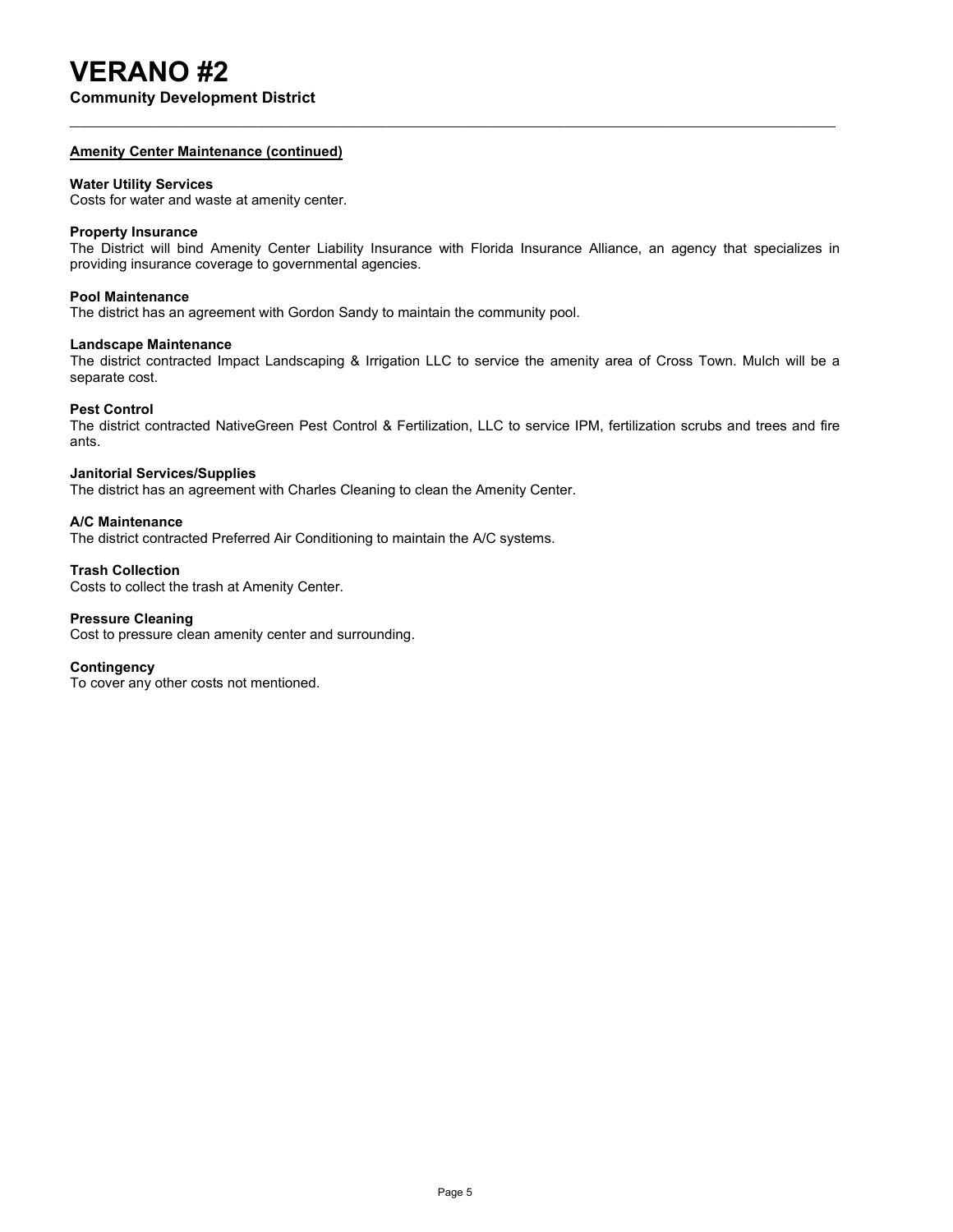**Verano #2 Debt Service Fund**<br> **Community Development District District** Series 2017 Special Assessment Bonds **Community Development District** 

| <b>Description</b>                    | <b>Adopted</b><br><b>Budget</b><br>FY 2022 | <b>Actual</b><br><b>Thru</b><br>3/31/2022 | Projected<br><b>Next</b><br><b>6 Months</b> | <b>Total</b><br>Projected<br>9/30/2022 | Proposed<br><b>Budget</b><br>FY 2023 |
|---------------------------------------|--------------------------------------------|-------------------------------------------|---------------------------------------------|----------------------------------------|--------------------------------------|
| <b>Revenues</b>                       |                                            |                                           |                                             |                                        |                                      |
| Carry Forward Surplus <sup>(1)</sup>  | \$571,747                                  | \$653,628                                 | \$0                                         | \$653,628                              | \$611,847                            |
| Special Assessments-Pod A-On Roll     | \$317,493                                  | \$311,253                                 | \$6,240                                     | \$317,493                              | \$364,385                            |
| Special Assessments-Pod B-On Roll     | \$163,201                                  | \$159,993                                 | \$3,207                                     | \$163,201                              | \$273,048                            |
| Special Assessments-Pod C-On Roll     | \$213,001                                  | \$208,822                                 | \$4,179                                     | \$213,001                              | \$213,001                            |
| Special Assessments-Pod A-Direct Bill | \$41,262                                   | \$23,333                                  | \$17,929                                    | \$41,262                               | \$0                                  |
| Special Assessments-Pod B-Direct Bill | \$109,847                                  | \$0                                       | \$109,847                                   | \$109,847                              | \$0                                  |
| Special Assessments-Pod C-Prepayments | \$0                                        | \$0                                       | \$0                                         | \$0                                    | \$0                                  |
| Interest Income                       | \$0                                        | \$102                                     | \$60                                        | \$162                                  | \$0                                  |
| <b>TOTAL REVENUES</b>                 | \$1,416,550                                | \$1,357,132                               | \$141,462                                   | \$1,498,594                            | \$1,462,281                          |
| <b>Expenditures</b>                   |                                            |                                           |                                             |                                        |                                      |
| Series 2017 - Pod A                   |                                            |                                           |                                             |                                        |                                      |
| Interest - 11/01                      | \$122,819                                  | \$122,819                                 | \$0                                         | \$122,819                              | \$121,097                            |
| Principal - 11/01                     | \$95,000                                   | \$95,000                                  | \$0                                         | \$95,000                               | \$100,000                            |
| Interest - 05/01                      | \$121,097                                  | \$0                                       | \$121,097                                   | \$121,097                              | \$119,284                            |
| Series 2017 - Pod B                   |                                            |                                           |                                             |                                        |                                      |
| Interest - 11/01                      | \$96,909                                   | \$96,909                                  | \$0                                         | \$96,909                               | \$95,550                             |
| Principal - 11/01                     | \$75,000                                   | \$75,000                                  | \$0                                         | \$75,000                               | \$80,000                             |
| Interest - 05/01                      | \$95,550                                   | \$0                                       | \$95,550                                    | \$95,550                               | \$94,100                             |
| Series 2017 - Pod C                   |                                            |                                           |                                             |                                        |                                      |
| Interest - 11/01                      | \$73,984                                   | \$73,984                                  | \$0                                         | \$73,984                               | \$70,825                             |
| Principal - 11/01                     | \$30,000                                   | \$30,000                                  | \$0                                         | \$30,000                               | \$55,000                             |
| Special Call - 11/01                  | \$0                                        | \$75,000                                  | \$0                                         | \$75,000                               | \$0                                  |
| Interest - 05/01                      | \$73,422                                   | \$0                                       | \$71,388                                    | \$71,388                               | \$69,794                             |
| Special Call - 05/01                  | \$0                                        | \$0                                       | \$30,000                                    | \$30,000                               | \$0                                  |
| <b>TOTAL EXPENDITURES</b>             | \$783,781                                  | \$568,713                                 | \$318,034                                   | \$886,747                              | \$805,650                            |
| <b>EXCESS REVENUES/EXPENDITURES</b>   | \$632,769                                  | \$788,419                                 | (\$176,572)                                 | \$611,847                              | \$656,631                            |

 $(1)$  Carry forward surplus is net of the reserve requirement

| Pod A Principal - 11/1/23 | \$105,000 |
|---------------------------|-----------|
| Interest - 11/1/23        | \$119,284 |
| Pod B Principal - 11/1/23 | \$80,000  |
| Interest - 11/1/23        | \$94.100  |
| Pod C Principal - 11/1/23 | \$55,000  |
| Interest - 11/1/23        | \$69,794  |
| Total                     | \$523,178 |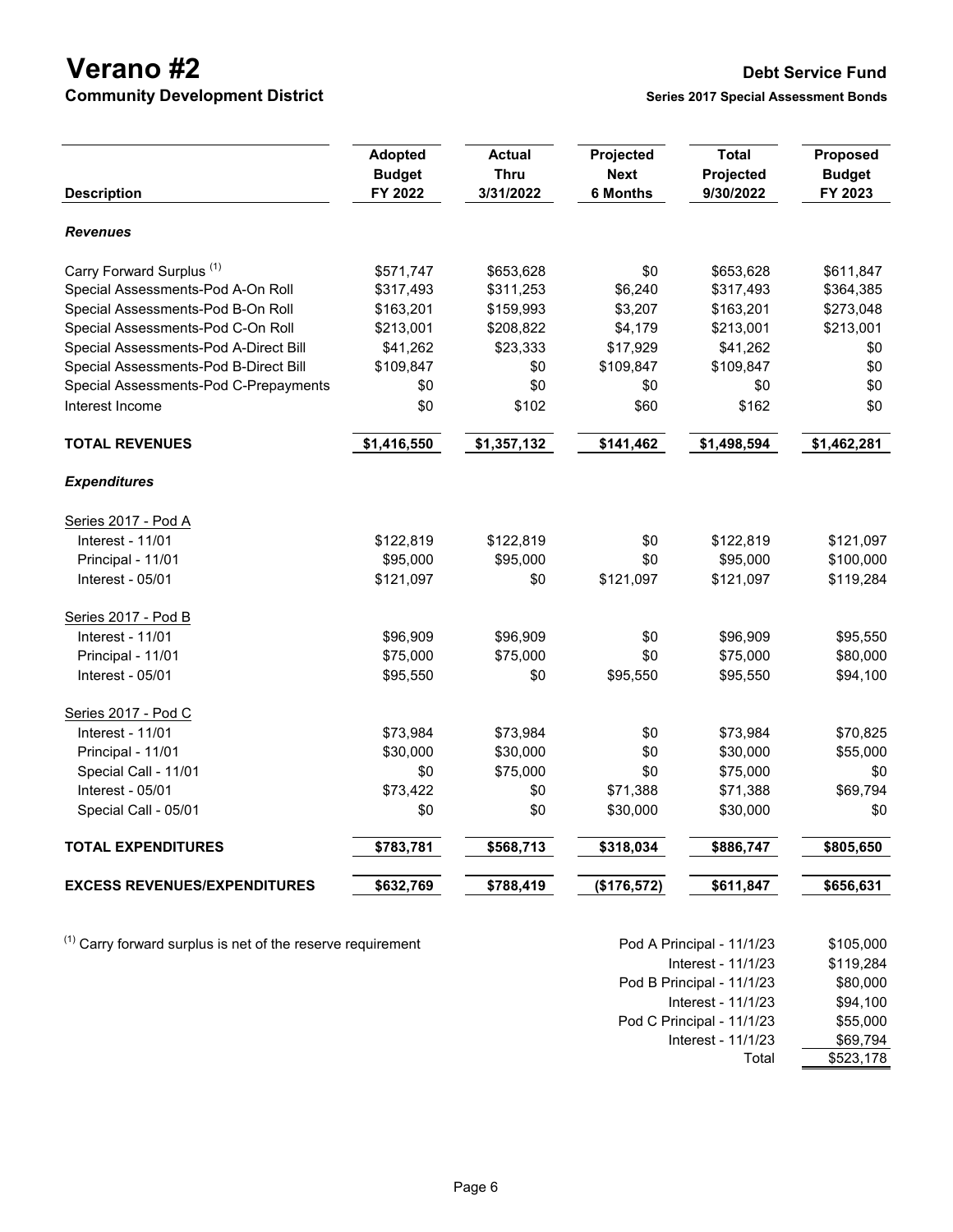## **Verano #2 Debt Service Fund**<br> **Community Development District District Debt Service Fund**<br> **Series 2017 Special Assessment Bonds Community Development District**

| AssessmentsTable         |                      |                                 |                               |  |
|--------------------------|----------------------|---------------------------------|-------------------------------|--|
|                          |                      |                                 | Verano #2 Pod A - Series 2017 |  |
| <b>Description</b>       | <b>On Roll Units</b> | <b>Amount</b><br>per unit*      | <b>Total</b><br>On Roll       |  |
| Manor/Duplex             | 4                    | \$1,046.69                      | \$4,186.76                    |  |
| 40's                     | 26                   | \$1,176.09                      | \$30,578.34                   |  |
| 50's                     | 116                  | \$1,353.26                      | \$156,978.16                  |  |
| 60's                     | 123                  | \$1,564.13                      | \$192,387.99                  |  |
| 70's                     | 6                    | \$1,688.04                      | \$10,128.26                   |  |
| 80's                     |                      | \$1,811.20                      | \$1,811.20                    |  |
| <b>Total Residential</b> | 276                  | <b>Gross Assessments</b>        | \$396,070.71                  |  |
|                          |                      | Less: Discount & Collections 8% | (\$31,685.66)                 |  |
|                          |                      | <b>Net Assessments</b>          | \$364,385.05                  |  |
|                          |                      |                                 |                               |  |

## **Verano #2 Pod B Series 2017**

| <b>Description</b>       | <b>On Roll Units</b> | <b>Amount</b><br>per unit*      | <b>Total</b><br>On Roll |
|--------------------------|----------------------|---------------------------------|-------------------------|
| Manor/Duplex             | 0                    | \$923.65                        | \$0.00                  |
| 40's                     | 45                   | \$1,037.80                      | \$46,701.00             |
| 50's                     | 139                  | \$1,193.48                      | \$165,893.72            |
| 60's                     | 61                   | \$1,380.28                      | \$84,197.08             |
| <b>Total Residential</b> | 245                  | <b>Gross Assessments</b>        | \$296,791.80            |
|                          |                      | Less: Discount & Collections 8% | $(\$23,743.34)$         |
|                          |                      | Net Assessments                 | \$273,048.46            |
|                          |                      |                                 |                         |

|                          |                      |                                 | Verano #2 Pod C Series 2017 |  |  |
|--------------------------|----------------------|---------------------------------|-----------------------------|--|--|
| <b>Description</b>       | <b>On Roll Units</b> | <b>Tax Roll</b><br>per unit*    | <b>Total</b><br>On Roll     |  |  |
| 40's                     | 118                  | \$1,086.96                      | \$128,261.28                |  |  |
| 50's                     | 95                   | \$1,086.96                      | \$103,261.20                |  |  |
| <b>Total Residential</b> | 213                  | <b>Gross Assessments</b>        | \$231,522.48                |  |  |
|                          |                      | Less: Discount & Collections 8% | (\$18,521.80)               |  |  |
|                          |                      | Net Assessments                 | \$213,000.68                |  |  |
|                          |                      |                                 |                             |  |  |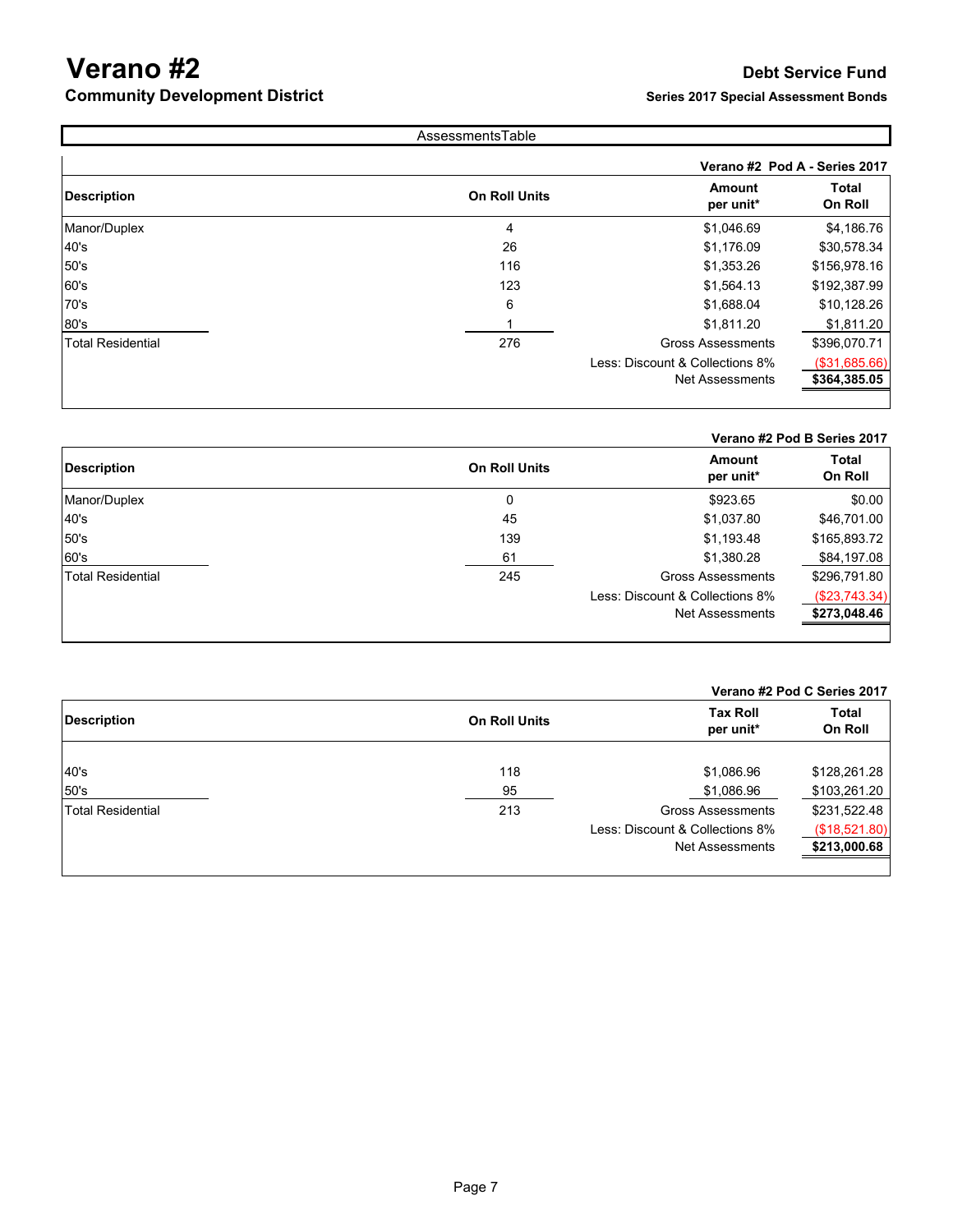| <b>DATE</b>  | <b>BALANCE</b> | <b>PRINCIPAL</b> | <b>INTEREST</b> | <b>TOTAL</b>   |
|--------------|----------------|------------------|-----------------|----------------|
| 11/01/21     | \$5,165,000.00 | \$95,000.00      | \$122,818.75    | \$217,818.75   |
| 05/01/22     | \$5,070,000.00 | \$0.00           | \$121,096.88    | \$121,096.88   |
| 11/01/22     | \$5,070,000.00 | \$100,000.00     | \$121,096.88    | \$221,096.88   |
| 05/01/23     | \$4,970,000.00 | \$0.00           | \$119,284.38    | \$119,284.38   |
| 11/01/23     | \$4,970,000.00 | \$105,000.00     | \$119,284.38    | \$224,284.38   |
| 05/01/24     | \$4,865,000.00 | \$0.00           | \$117,381.25    | \$117,381.25   |
| 11/01/24     | \$4,865,000.00 | \$110,000.00     | \$117,381.25    | \$227,381.25   |
| 05/01/25     | \$4,755,000.00 | \$0.00           | \$115,043.75    | \$115,043.75   |
| 11/01/25     | \$4,755,000.00 | \$115,000.00     | \$115,043.75    | \$230,043.75   |
| 05/01/26     | \$4,640,000.00 | \$0.00           | \$112,600.00    | \$112,600.00   |
| 11/01/26     | \$4,640,000.00 | \$115,000.00     | \$112,600.00    | \$227,600.00   |
| 05/01/27     | \$4,525,000.00 | \$0.00           | \$110,156.25    | \$110,156.25   |
| 11/01/27     | \$4,525,000.00 | \$120,000.00     | \$110,156.25    | \$230,156.25   |
| 05/01/28     | \$4,405,000.00 | \$0.00           | \$107,606.25    | \$107,606.25   |
| 11/01/28     | \$4,405,000.00 | \$125,000.00     | \$107,606.25    | \$232,606.25   |
| 05/01/29     | \$4,280,000.00 | \$0.00           | \$104,950.00    | \$104,950.00   |
| 11/01/29     | \$4,280,000.00 | \$130,000.00     | \$104,950.00    | \$234,950.00   |
| 05/01/30     | \$4,150,000.00 | \$0.00           | \$101,862.50    | \$101,862.50   |
| 11/01/30     | \$4,150,000.00 | \$140,000.00     | \$101,862.50    | \$241,862.50   |
| 05/01/31     | \$4,010,000.00 | \$0.00           | \$98,537.50     | \$98,537.50    |
| 11/01/31     | \$4,010,000.00 | \$145,000.00     | \$98,537.50     | \$243,537.50   |
| 05/01/32     | \$3,865,000.00 | \$0.00           | \$95,093.75     | \$95,093.75    |
| 11/01/32     | \$3,865,000.00 | \$150,000.00     | \$95,093.75     | \$245,093.75   |
| 05/01/33     | \$3,715,000.00 | \$0.00           | \$91,531.25     | \$91,531.25    |
| 11/01/33     | \$3,715,000.00 | \$160,000.00     | \$91,531.25     | \$251,531.25   |
| 05/01/34     | \$3,555,000.00 | \$0.00           | \$87,731.25     | \$87,731.25    |
| 11/01/34     | \$3,555,000.00 | \$165,000.00     | \$87,731.25     | \$252,731.25   |
| 05/01/35     | \$3,390,000.00 | \$0.00           | \$83,812.50     | \$83,812.50    |
| 11/01/35     | \$3,390,000.00 | \$175,000.00     | \$83,812.50     | \$258,812.50   |
| 05/01/36     | \$3,215,000.00 | \$0.00           | \$79,656.25     | \$79,656.25    |
| 11/01/36     | \$3,215,000.00 | \$185,000.00     | \$79,656.25     | \$264,656.25   |
| 05/01/37     | \$3,030,000.00 | \$0.00           | \$75,262.50     | \$75,262.50    |
| 11/01/37     | \$3,030,000.00 | \$190,000.00     | \$75,262.50     | \$265,262.50   |
| 05/01/38     | \$2,840,000.00 | \$0.00           | \$70,750.00     | \$70,750.00    |
| 11/01/38     | \$2,840,000.00 | \$200,000.00     | \$70,750.00     | \$270,750.00   |
| 05/01/39     | \$2,640,000.00 | \$0.00           | \$66,000.00     | \$66,000.00    |
| 11/01/39     | \$2,640,000.00 | \$210,000.00     | \$66,000.00     | \$276,000.00   |
| 05/01/40     | \$2,430,000.00 | \$0.00           | \$60,750.00     | \$60,750.00    |
| 11/01/40     | \$2,430,000.00 | \$220,000.00     | \$60,750.00     | \$280,750.00   |
| 05/01/41     | \$2,210,000.00 | \$0.00           | \$55,250.00     | \$55,250.00    |
| 11/01/41     | \$2,210,000.00 | \$230,000.00     | \$55,250.00     | \$285,250.00   |
| 05/01/42     | \$1,980,000.00 | \$0.00           | \$49,500.00     | \$49,500.00    |
| 11/01/42     | \$1,980,000.00 | \$245,000.00     | \$49,500.00     | \$294,500.00   |
| 05/01/43     | \$1,735,000.00 | \$0.00           | \$43,375.00     | \$43,375.00    |
| 11/01/43     | \$1,735,000.00 | \$255,000.00     | \$43,375.00     | \$298,375.00   |
| 05/01/44     | \$1,480,000.00 | \$0.00           | \$37,000.00     | \$37,000.00    |
| 11/01/44     | \$1,480,000.00 | \$270,000.00     | \$37,000.00     | \$307,000.00   |
| 05/01/45     | \$1,210,000.00 | \$0.00           | \$30,250.00     | \$30,250.00    |
| 11/01/45     | \$1,210,000.00 | \$280,000.00     | \$30,250.00     | \$310,250.00   |
| 05/01/46     | \$930,000.00   | \$0.00           | \$23,250.00     | \$23,250.00    |
| 11/01/46     | \$930,000.00   | \$295,000.00     | \$23,250.00     | \$318,250.00   |
| 05/01/47     | \$635,000.00   | \$0.00           | \$15,875.00     | \$15,875.00    |
| 11/01/47     | \$635,000.00   | \$310,000.00     | \$15,875.00     | \$325,875.00   |
| 05/01/48     | \$325,000.00   | \$0.00           | \$8,125.00      | \$8,125.00     |
| 11/01/48     | \$325,000.00   | \$325,000.00     | \$8,125.00      | \$333,125.00   |
| <b>TOTAL</b> |                | \$5,165,000.00   | \$4,286,281.25  | \$9,451,281.25 |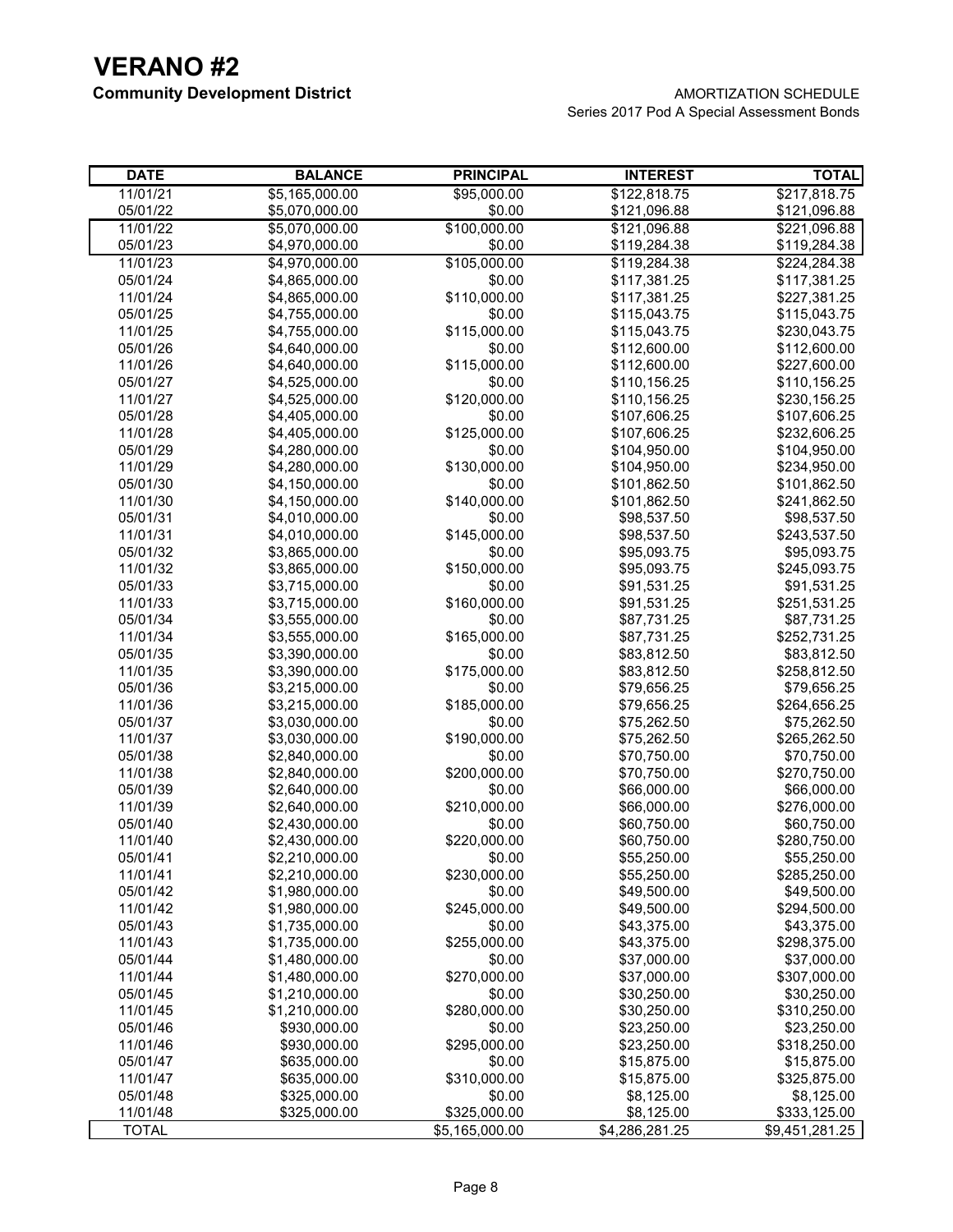| <b>DATE</b>  | <b>BALANCE</b> | <b>PRINCIPAL</b> | <b>INTEREST</b> | <b>TOTAL</b>   |
|--------------|----------------|------------------|-----------------|----------------|
| 11/01/21     | \$4,075,000.00 | \$75,000.00      | \$96,909.38     | \$171,909.38   |
| 05/01/22     | \$4,000,000.00 | \$0.00           | \$95,550.00     | \$95,550.00    |
| 11/01/22     | \$4,000,000.00 | \$80,000.00      | \$95,550.00     | \$175,550.00   |
| 05/01/23     | \$3,920,000.00 | \$0.00           | \$94,100.00     | \$94,100.00    |
| 11/01/23     | \$3,920,000.00 | \$80,000.00      | \$94,100.00     | \$174,100.00   |
| 05/01/24     | \$3,840,000.00 | \$0.00           | \$92,650.00     | \$92,650.00    |
| 11/01/24     | \$3,840,000.00 | \$85,000.00      | \$92,650.00     | \$177,650.00   |
| 05/01/25     | \$3,755,000.00 | \$0.00           | \$90,843.75     | \$90,843.75    |
| 11/01/25     | \$3,755,000.00 | \$90,000.00      | \$90,843.75     | \$180,843.75   |
| 05/01/26     | \$3,665,000.00 | \$0.00           | \$88,931.25     | \$88,931.25    |
| 11/01/26     | \$3,665,000.00 | \$90,000.00      | \$88,931.25     | \$178,931.25   |
| 05/01/27     | \$3,575,000.00 | \$0.00           | \$87,018.75     | \$87,018.75    |
| 11/01/27     | \$3,575,000.00 | \$95,000.00      | \$87,018.75     | \$182,018.75   |
| 05/01/28     | \$3,480,000.00 | \$0.00           | \$85,000.00     | \$85,000.00    |
| 11/01/28     | \$3,480,000.00 | \$100,000.00     | \$85,000.00     | \$185,000.00   |
| 05/01/29     | \$3,380,000.00 | \$0.00           | \$82,875.00     | \$82,875.00    |
| 11/01/29     | \$3,380,000.00 | \$105,000.00     | \$82,875.00     | \$187,875.00   |
| 05/01/30     | \$3,275,000.00 | \$0.00           | \$80,381.25     | \$80,381.25    |
| 11/01/30     | \$3,275,000.00 | \$110,000.00     | \$80,381.25     | \$190,381.25   |
| 05/01/31     | \$3,165,000.00 | \$0.00           | \$77,768.75     | \$77,768.75    |
| 11/01/31     | \$3,165,000.00 | \$115,000.00     | \$77,768.75     | \$192,768.75   |
| 05/01/32     | \$3,050,000.00 | \$0.00           | \$75,037.50     | \$75,037.50    |
| 11/01/32     | \$3,050,000.00 | \$120,000.00     | \$75,037.50     | \$195,037.50   |
| 05/01/33     | \$2,930,000.00 | \$0.00           | \$72,187.50     | \$72,187.50    |
| 11/01/33     | \$2,930,000.00 | \$125,000.00     | \$72,187.50     | \$197,187.50   |
| 05/01/34     | \$2,805,000.00 | \$0.00           | \$69,218.75     | \$69,218.75    |
| 11/01/34     | \$2,805,000.00 | \$130,000.00     | \$69,218.75     | \$199,218.75   |
| 05/01/35     | \$2,675,000.00 | \$0.00           | \$66,131.25     | \$66,131.25    |
| 11/01/35     | \$2,675,000.00 | \$140,000.00     | \$66,131.25     | \$206,131.25   |
| 05/01/36     | \$2,535,000.00 | \$0.00           | \$62,806.25     | \$62,806.25    |
| 11/01/36     | \$2,535,000.00 | \$145,000.00     | \$62,806.25     | \$207,806.25   |
| 05/01/37     | \$2,390,000.00 | \$0.00           | \$59,362.50     | \$59,362.50    |
| 11/01/37     | \$2,390,000.00 | \$150,000.00     | \$59,362.50     | \$209,362.50   |
| 05/01/38     | \$2,240,000.00 | \$0.00           | \$55,800.00     | \$55,800.00    |
| 11/01/38     | \$2,240,000.00 | \$160,000.00     | \$55,800.00     | \$215,800.00   |
| 05/01/39     | \$2,080,000.00 | \$0.00           | \$52,000.00     | \$52,000.00    |
| 11/01/39     | \$2,080,000.00 | \$165,000.00     | \$52,000.00     | \$217,000.00   |
| 05/01/40     | \$1,915,000.00 | \$0.00           | \$47,875.00     | \$47,875.00    |
| 11/01/40     | \$1,915,000.00 | \$175,000.00     | \$47,875.00     | \$222,875.00   |
| 05/01/41     | \$1,740,000.00 | \$0.00           | \$43,500.00     | \$43,500.00    |
| 11/01/41     | \$1,740,000.00 | \$185,000.00     | \$43,500.00     | \$228,500.00   |
| 05/01/42     | \$1,555,000.00 | \$0.00           | \$38,875.00     | \$38,875.00    |
| 11/01/42     | \$1,555,000.00 | \$190,000.00     | \$38,875.00     | \$228,875.00   |
| 05/01/43     | \$1,365,000.00 | \$0.00           | \$34,125.00     | \$34,125.00    |
| 11/01/43     | \$1,365,000.00 | \$200,000.00     | \$34,125.00     | \$234,125.00   |
| 05/01/44     | \$1,165,000.00 | \$0.00           | \$29,125.00     | \$29,125.00    |
| 11/01/44     | \$1,165,000.00 | \$210,000.00     | \$29,125.00     | \$239,125.00   |
| 05/01/45     | \$955,000.00   | \$0.00           | \$23,875.00     | \$23,875.00    |
| 11/01/45     | \$955,000.00   | \$220,000.00     | \$23,875.00     | \$243,875.00   |
| 05/01/46     | \$735,000.00   | \$0.00           | \$18,375.00     | \$18,375.00    |
| 11/01/46     | \$735,000.00   | \$235,000.00     | \$18,375.00     | \$253,375.00   |
| 05/01/47     | \$500,000.00   | \$0.00           | \$12,500.00     | \$12,500.00    |
| 11/01/47     | \$500,000.00   | \$245,000.00     | \$12,500.00     | \$257,500.00   |
| 05/01/48     | \$255,000.00   | \$0.00           | \$6,375.00      | \$6,375.00     |
| 11/01/48     | \$255,000.00   | \$255,000.00     | \$6,375.00      | \$261,375.00   |
| <b>TOTAL</b> |                | \$4,075,000.00   | \$3,381,484.38  | \$7,456,484.38 |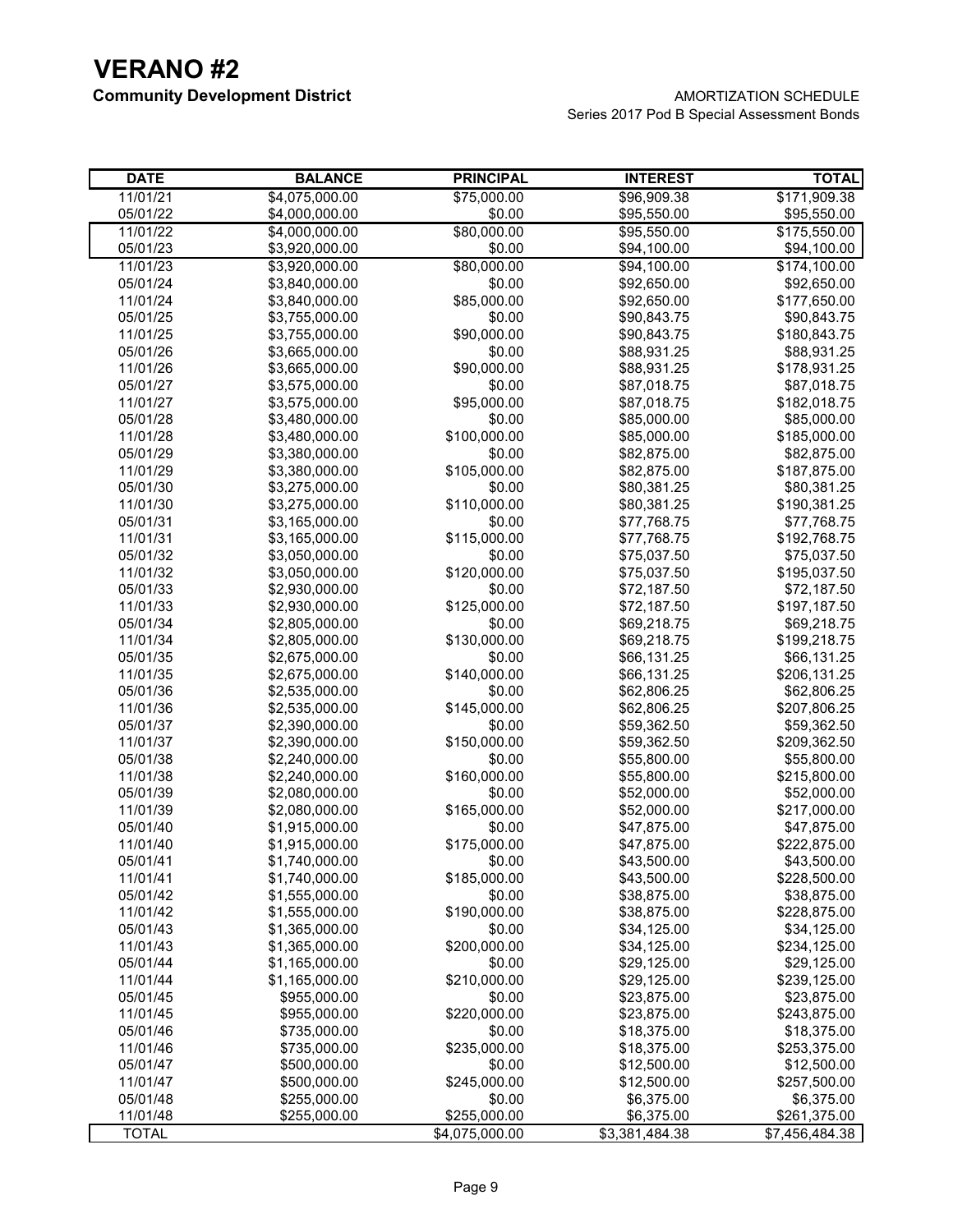| <b>DATE</b>          | <b>BALANCE</b>                   | <b>PRINCIPAL</b>      | <b>INTEREST</b>            | <b>TOTAL</b>                |
|----------------------|----------------------------------|-----------------------|----------------------------|-----------------------------|
| 11/01/22             | \$2,855,000.00                   | \$55,000.00           | \$70,825.00                | \$125,825.00                |
| 05/01/23             | \$2,800,000.00                   | \$0.00                | \$69,793.75                | \$69,793.75                 |
| 11/01/23             | \$2,800,000.00                   | \$55,000.00           | \$69,793.75                | \$124,793.75                |
| 05/01/24             | \$2,745,000.00                   | \$0.00                | \$68,762.50                | \$68,762.50                 |
| 11/01/24             | \$2,745,000.00                   | \$60,000.00           | \$68,762.50                | \$128,762.50                |
| 05/01/25             | \$2,685,000.00                   | \$0.00                | \$67,412.50                | \$67,412.50                 |
| 11/01/25             | \$2,685,000.00                   | \$60,000.00           | \$67,412.50                | \$127,412.50                |
| 05/01/26             | \$2,625,000.00                   | \$0.00                | \$66,062.50                | \$66,062.50                 |
| 11/01/26             | \$2,625,000.00                   | \$65,000.00           | \$66,062.50                | \$131,062.50                |
| 05/01/27             | \$2,560,000.00                   | \$0.00                | \$64,600.00                | \$64,600.00                 |
| 11/01/27             | \$2,560,000.00                   | \$65,000.00           | \$64,600.00                | \$129,600.00                |
| 05/01/28             | \$2,495,000.00                   | \$0.00                | \$63,137.50                | \$63,137.50                 |
| 11/01/28             | \$2,495,000.00                   | \$70,000.00           | \$63,137.50                | \$133,137.50                |
| 05/01/29             | \$2,425,000.00                   | \$0.00                | \$61,562.50                | \$61,562.50                 |
| 11/01/29             | \$2,425,000.00                   | \$75,000.00           | \$61,562.50                | \$136,562.50                |
| 05/01/30             | \$2,350,000.00                   | \$0.00                | \$59,687.50                | \$59,687.50                 |
| 11/01/30             | \$2,350,000.00                   | \$75,000.00           | \$59,687.50                | \$134,687.50                |
| 05/01/31             | \$2,275,000.00                   | \$0.00<br>\$80,000.00 | \$57,812.50                | \$57,812.50                 |
| 11/01/31<br>05/01/32 | \$2,275,000.00<br>\$2,195,000.00 | \$0.00                | \$57,812.50<br>\$55,812.50 | \$137,812.50<br>\$55,812.50 |
| 11/01/32             | \$2,195,000.00                   | \$85,000.00           | \$55,812.50                | \$140,812.50                |
| 05/01/33             | \$2,110,000.00                   | \$0.00                | \$53,687.50                | \$53,687.50                 |
| 11/01/33             | \$2,110,000.00                   | \$90,000.00           | \$53,687.50                | \$143,687.50                |
| 05/01/34             | \$2,020,000.00                   | \$0.00                | \$51,437.50                | \$51,437.50                 |
| 11/01/34             | \$2,020,000.00                   | \$95,000.00           | \$51,437.50                | \$146,437.50                |
| 05/01/35             | \$1,925,000.00                   | \$0.00                | \$49,062.50                | \$49,062.50                 |
| 11/01/35             | \$1,925,000.00                   | \$100,000.00          | \$49,062.50                | \$149,062.50                |
| 05/01/36             | \$1,825,000.00                   | \$0.00                | \$46,562.50                | \$46,562.50                 |
| 11/01/36             | \$1,825,000.00                   | \$105,000.00          | \$46,562.50                | \$151,562.50                |
| 05/01/37             | \$1,720,000.00                   | \$0.00                | \$43,937.50                | \$43,937.50                 |
| 11/01/37             | \$1,720,000.00                   | \$105,000.00          | \$43,937.50                | \$148,937.50                |
| 05/01/38             | \$1,615,000.00                   | \$0.00                | \$41,312.50                | \$41,312.50                 |
| 11/01/38             | \$1,615,000.00                   | \$115,000.00          | \$41,312.50                | \$156,312.50                |
| 05/01/39             | \$1,500,000.00                   | \$0.00                | \$38,437.50                | \$38,437.50                 |
| 11/01/39             | \$1,500,000.00                   | \$120,000.00          | \$38,437.50                | \$158,437.50                |
| 05/01/40             | \$1,380,000.00                   | \$0.00                | \$35,362.50                | \$35,362.50                 |
| 11/01/40             | \$1,380,000.00                   | \$125,000.00          | \$35,362.50                | \$160,362.50                |
| 05/01/41             | \$1,255,000.00                   | \$0.00                | \$32,159.38                | \$32,159.38                 |
| 11/01/41             | \$1,255,000.00                   | \$130,000.00          | \$32,159.38                | \$162,159.38                |
| 05/01/42             | \$1,125,000.00                   | \$0.00                | \$28,828.13                | \$28,828.13                 |
| 11/01/42             | \$1,125,000.00                   | \$140,000.00          | \$28,828.13                | \$168,828.13                |
| 05/01/43             | \$985,000.00                     | \$0.00                | \$25,240.63                | \$25,240.63                 |
| 11/01/43             | \$985,000.00                     | \$145,000.00          | \$25,240.63                | \$170,240.63                |
| 05/01/44             | \$840,000.00                     | \$0.00                | \$21,525.00                | \$21,525.00                 |
| 11/01/44             | \$840,000.00                     | \$150,000.00          | \$21,525.00                | \$171,525.00                |
| 05/01/45             | \$690,000.00                     | \$0.00                | \$17,681.25                | \$17,681.25                 |
| 11/01/45             | \$690,000.00                     | \$160,000.00          | \$17,681.25                | \$177,681.25                |
| 05/01/46             | \$530,000.00                     | \$0.00                | \$13,581.25                | \$13,581.25                 |
| 11/01/46             | \$530,000.00                     | \$170,000.00          | \$13,581.25                | \$183,581.25                |
| 05/01/47             | \$360,000.00                     | \$0.00                | \$9,225.00                 | \$9,225.00                  |
| 11/01/47             | \$360,000.00                     | \$175,000.00          | \$9,225.00                 | \$184,225.00                |
| 05/01/48             | \$185,000.00                     | \$0.00                | \$4,740.63                 | \$4,740.63                  |
| 11/01/48             | \$185,000.00                     | \$185,000.00          | \$4,740.63                 | \$189,740.63                |
| <b>TOTAL</b>         |                                  | \$2,855,000.00        | \$2,365,675.00             | \$5,220,675.00              |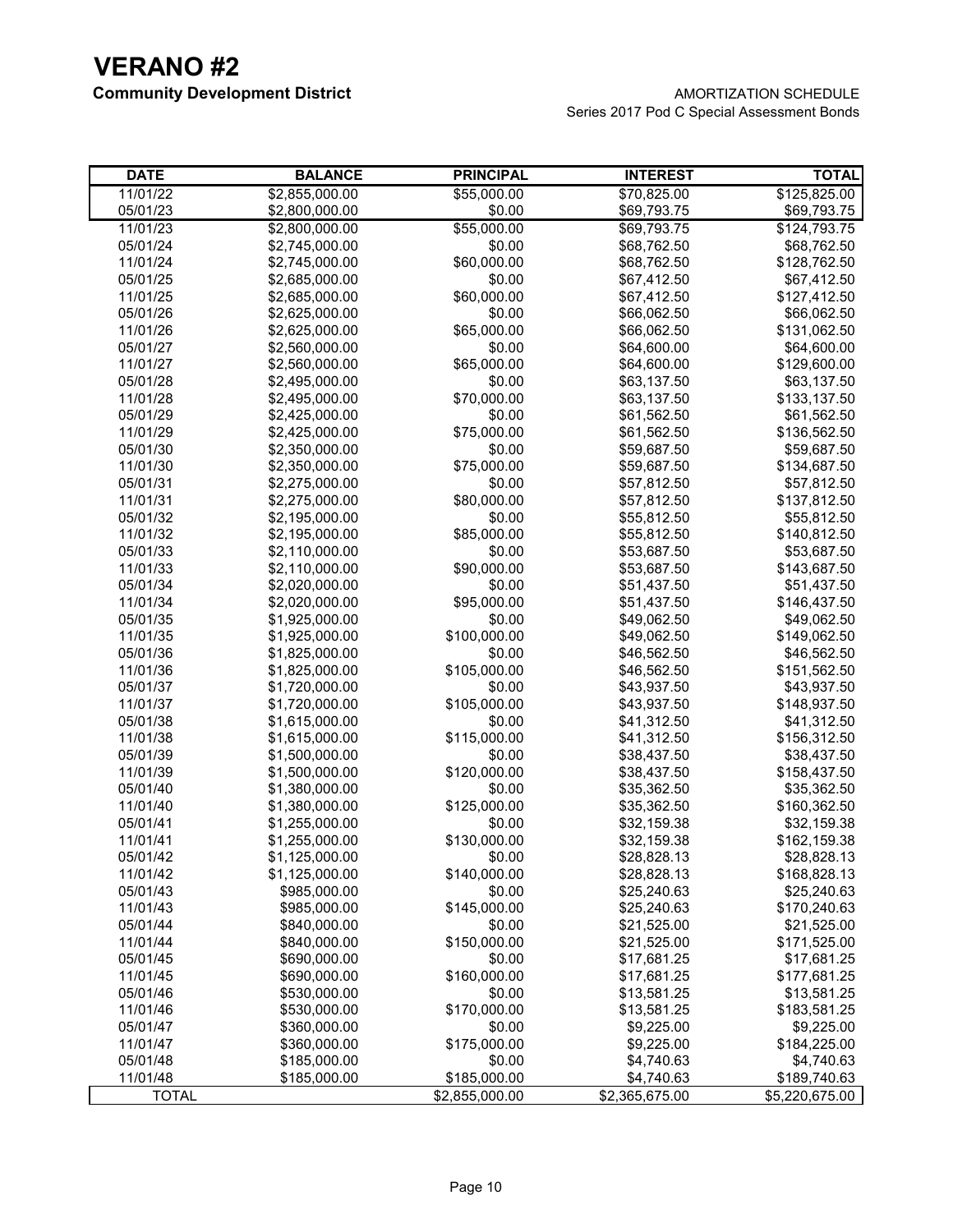**Verano #2 Debt Service Fund**<br> **Perano #2 Debt Service Fund**<br> **Community Development District Community Development District** 

Pod E Interest - 11/1/23 \$67,394

\$224,688

|                                                               | <b>Adopted</b><br><b>Budget</b> | <b>Actual</b><br><b>Thru</b> | Projected<br><b>Next</b> | <b>Total</b><br>Projected                            | Proposed<br><b>Budget</b> |
|---------------------------------------------------------------|---------------------------------|------------------------------|--------------------------|------------------------------------------------------|---------------------------|
| <b>Description</b>                                            | FY 2022                         | 3/31/2022                    | <b>6 Months</b>          | 9/30/2022                                            | FY 2023                   |
| <b>Revenues</b>                                               |                                 |                              |                          |                                                      |                           |
| Carry Forward Surplus <sup>(1)</sup>                          | \$242,015                       | \$242,005                    | \$0                      | \$242,005                                            | \$263,279                 |
| Special Assessments-Pod C-On Roll                             | \$101,000                       | \$100,692                    | \$309                    | \$101,000                                            | \$216,001                 |
| Special Assessments-Pod D-On Roll                             | \$3,332                         | \$3,322                      | \$10                     | \$3,332                                              | \$0                       |
| Special Assessments-Pod C-Direct Bill                         | \$115,000                       | \$67,976                     | \$47,024                 | \$115,000                                            | \$0                       |
| Special Assessments-Pod D-Direct Bill                         | \$302,022                       | \$0                          | \$302,022                | \$302,022                                            | \$305,354                 |
| Special Assessments-Pod E-Direct Bill                         | \$213,642                       | \$0                          | \$213,642                | \$213,642                                            | \$213,642                 |
| Interest Income                                               | \$0                             | \$45                         | \$20                     | \$65                                                 | \$0                       |
| <b>TOTAL REVENUES</b>                                         | \$977,012                       | \$414,039                    | \$563,028                | \$977,066                                            | \$998,276                 |
| <b>Expenditures</b>                                           |                                 |                              |                          |                                                      |                           |
| Series 2020 - Pod C                                           |                                 |                              |                          |                                                      |                           |
| <b>Interest - 11/01</b>                                       | \$70,113                        | \$70,113                     | \$0                      | \$70,113                                             | \$69,034                  |
| Interest - 05/01                                              | \$70,113                        | \$0                          | \$70,113                 | \$70,113                                             | \$69,034                  |
| Principal - 05/01                                             | \$75,000                        | \$0                          | \$75,000                 | \$75,000                                             | \$75,000                  |
| Series 2020 - Pod D                                           |                                 |                              |                          |                                                      |                           |
| Interest - 11/01                                              | \$92,213                        | \$92,213                     | \$0                      | \$92,213                                             | \$90,775                  |
| Interest - 05/01                                              | \$92,213                        | \$0                          | \$92,213                 | \$92,213                                             | \$90,775                  |
| Principal - 05/01                                             | \$100,000                       | \$0                          | \$100,000                | \$100,000                                            | \$100,000                 |
| Series 2020 - Pod E                                           |                                 |                              |                          |                                                      |                           |
| Interest - 11/01                                              | \$69,550                        | \$69,550                     | \$0                      | \$69,550                                             | \$68,472                  |
| Interest - 05/01                                              | \$69,550                        | \$0                          | \$69,550                 | \$69,550                                             | \$68,472                  |
| Principal - 05/01                                             | \$75,000                        | \$0                          | \$75,000                 | \$75,000                                             | \$75,000                  |
| <b>TOTAL EXPENDITURES</b>                                     | \$713,750                       | \$231,875                    | \$481,875                | \$713,750                                            | \$706,563                 |
|                                                               |                                 |                              |                          |                                                      |                           |
| <b>EXCESS REVENUES/EXPENDITURES</b>                           | \$263,262                       | \$182,164                    | \$81,153                 | \$263,316                                            | \$291,714                 |
| <b>Other Financing Sources/(Uses)</b>                         |                                 |                              |                          |                                                      |                           |
| Interfund Transfer In/(Out)                                   | \$0                             | (\$37)                       | \$0                      | (\$37)                                               | \$0                       |
| Total Other Financing Sources/(Uses)                          | \$0                             | (\$37)                       | \$0                      | (\$37)                                               | \$0                       |
| <b>EXCESS REVENUES/EXPENDITURES</b>                           | \$263,262                       | \$182,127                    | \$81,153                 | \$263,279                                            | \$291,714                 |
| $(1)$ Carry forward surplus is net of the reserve requirement |                                 |                              |                          | Pod C Interest - 11/1/23<br>Pod D Interest - 11/1/23 | \$67,956<br>\$89,338      |
|                                                               |                                 |                              |                          |                                                      |                           |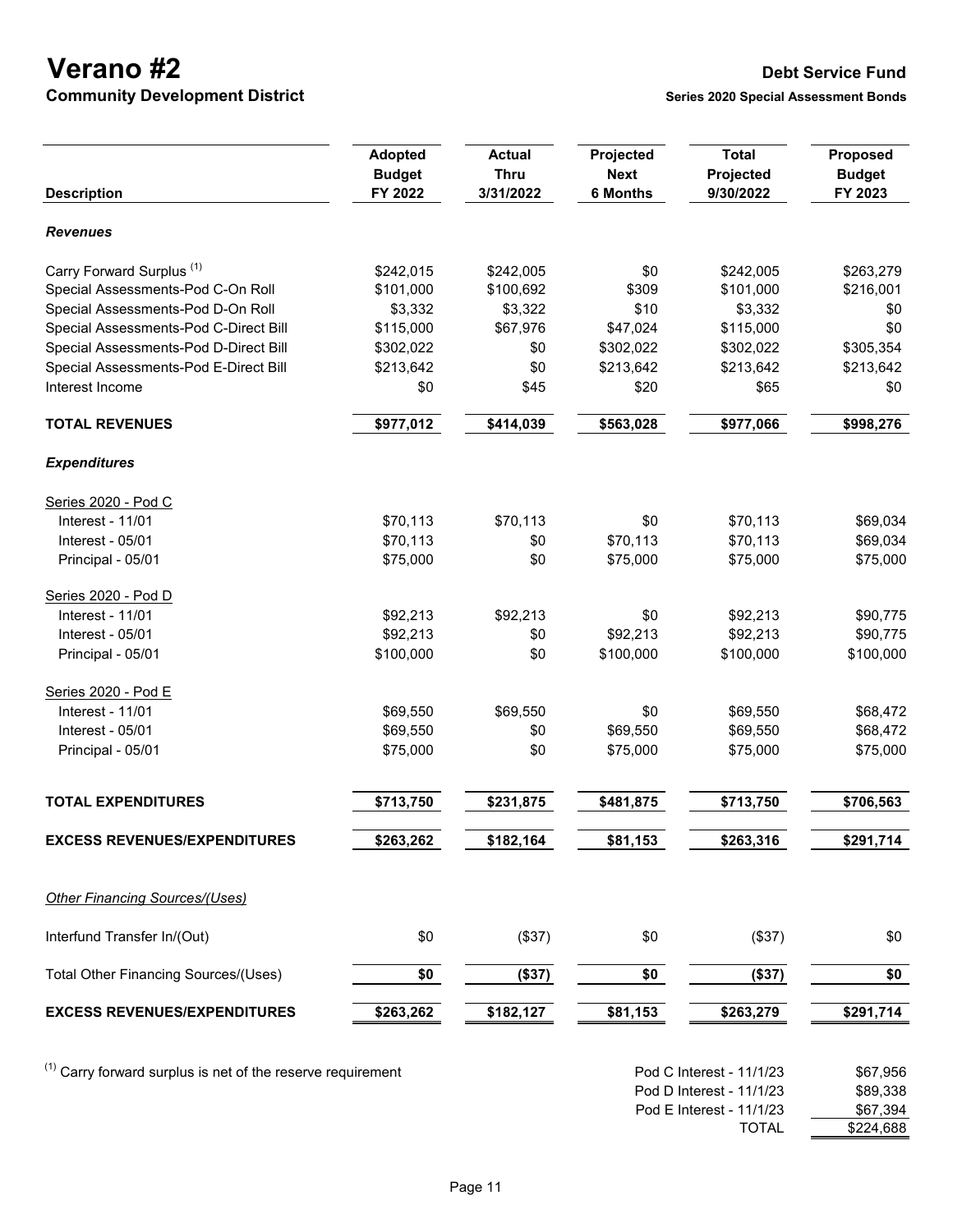## **Verano #2 Debt Service Fund**<br> **Perano #2 Debt Service Fund**<br> **Community Development District Community Development District**

## Assessments Table

|                          |                      |                                 | Verano #2 Pod C Series 2020 |  |
|--------------------------|----------------------|---------------------------------|-----------------------------|--|
|                          |                      | Amount                          | Total                       |  |
| <b>Description</b>       | <b>On Roll Units</b> | per unit*                       | On Roll                     |  |
|                          |                      |                                 |                             |  |
| 40's                     | 87                   | \$1,086.96                      | \$94,565.52                 |  |
| 50's                     | 129                  | \$1,086.96                      | \$140,217.84                |  |
| <b>Total Residential</b> | 216                  | <b>Gross Assessments</b>        | \$234,783.36                |  |
|                          |                      | Less: Discount & Collections 8% | (\$18,782.67)               |  |
|                          |                      | Net Assessments                 | \$216,000.69                |  |
|                          |                      |                                 |                             |  |

## **Verano #2 Pod D Series 2020**

|                          | <b>Direct Billed</b> | Amount                          | <b>Total</b>         |
|--------------------------|----------------------|---------------------------------|----------------------|
|                          |                      |                                 |                      |
| <b>Description</b>       | <b>Units</b>         | per unit*                       | <b>Direct Billed</b> |
|                          |                      |                                 |                      |
| 40's                     | 41                   | \$1,176.09                      | \$48,219.69          |
| 50's                     | 93                   | \$1,352.17                      | \$125,751.81         |
| 60's                     | 52                   | \$1,564.13                      | \$81,334.76          |
| 70's                     | 25                   | \$1,687.74                      | \$42,193.48          |
| 80's                     | 19                   | \$1,810.87                      | \$34,406.53          |
| <b>Total Residential</b> | 230                  | <b>Gross Assessments</b>        | \$331,906.27         |
|                          |                      | Less: Discount & Collections 8% | (\$26,552.50)        |
|                          |                      | <b>Net Assessments</b>          | \$305,353.77         |
|                          |                      |                                 |                      |

## **Verano #2 Pod E Series 2020**

|                          | <b>Direct Billed</b> | Amount                          | Total                |
|--------------------------|----------------------|---------------------------------|----------------------|
| <b>Description</b>       | <b>Units</b>         | per unit*                       | <b>Direct Billed</b> |
|                          |                      |                                 |                      |
| 40's                     | 35                   | \$1,021.74                      | \$35,760.90          |
| 50's                     | 80                   | \$1,175.00                      | \$94,000.00          |
| 60's                     | 58                   | \$1,358.70                      | \$78,804.60          |
| Manor/Duplex             | 26                   | \$909.78                        | \$23,654.28          |
| <b>Total Residential</b> | 199                  | <b>Gross Assessments</b>        | \$232,219.78         |
|                          |                      | Less: Discount & Collections 8% | (\$18,577.58)        |
|                          |                      | <b>Net Assessments</b>          | \$213,642.20         |
|                          |                      |                                 |                      |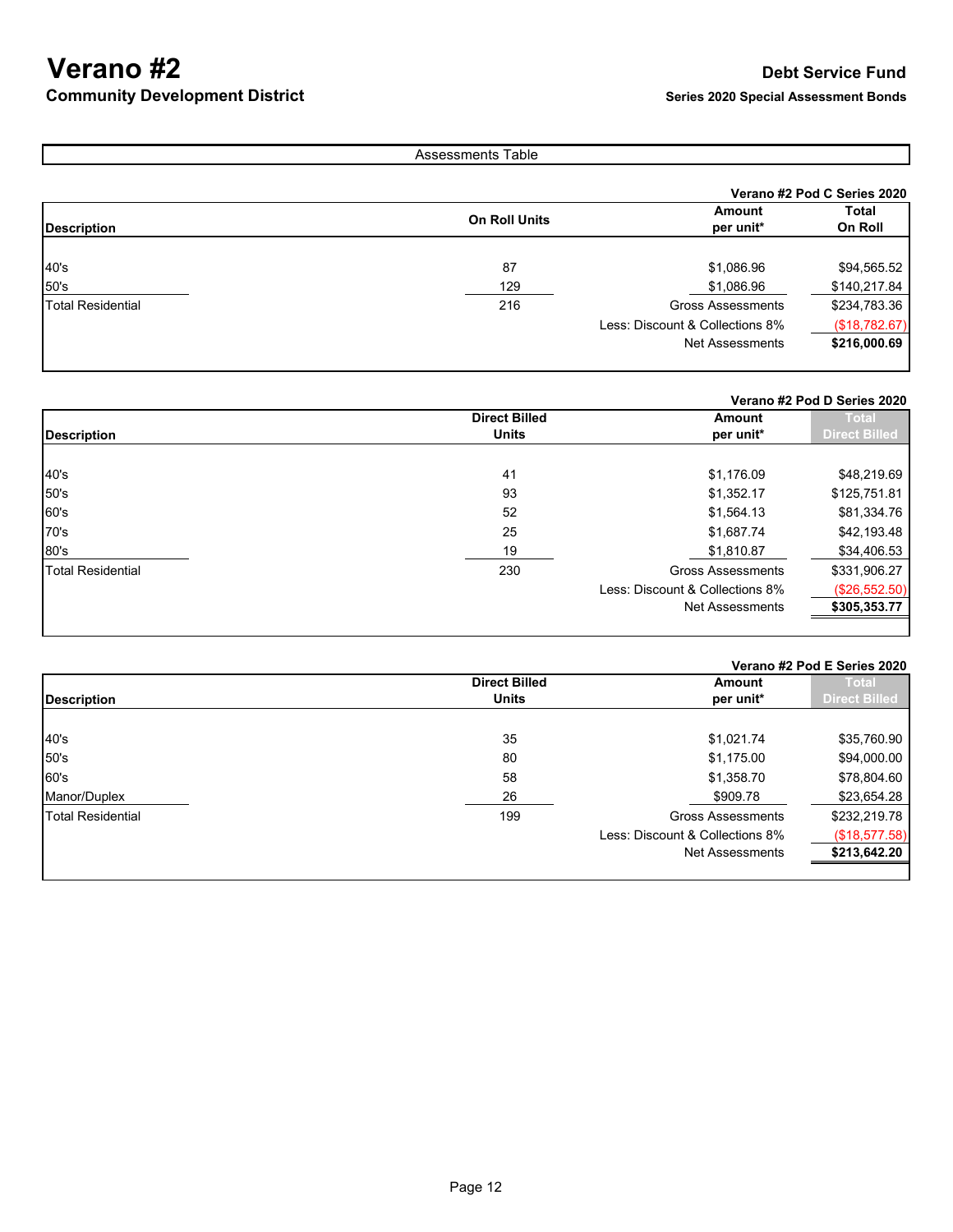## **Community Development District AMORTIZATION SCHEDULE**

Series 2020 Pod C Special Assessment Bonds

| <b>DATE</b>          | <b>BALANCE</b>                   | <b>PRINCIPAL</b>       | <b>INTEREST</b>            | <b>TOTAL</b>                |
|----------------------|----------------------------------|------------------------|----------------------------|-----------------------------|
| 11/01/22             | \$3,620,000.00                   | \$0.00                 | \$69,034.38                | \$69,034.38                 |
| 05/01/23             | \$3,620,000.00                   | \$75,000.00            | \$69,034.38                | \$144,034.38                |
| 11/01/23             | \$3,545,000.00                   | \$0.00                 | \$67,956.25                | \$67,956.25                 |
| 05/01/24             | \$3,545,000.00                   | \$80,000.00            | \$67,956.25                | \$147,956.25                |
| 11/01/24             | \$3,465,000.00                   | \$0.00                 | \$66,806.25                | \$66,806.25                 |
| 05/01/25             | \$3,465,000.00                   | \$80,000.00            | \$66,806.25                | \$146,806.25                |
| 11/01/25             | \$3,385,000.00                   | \$0.00                 | \$65,656.25                | \$65,656.25                 |
| 05/01/26             | \$3,385,000.00                   | \$85,000.00            | \$65,656.25                | \$150,656.25                |
| 11/01/26             | \$3,300,000.00                   | \$0.00                 | \$64,275.00                | \$64,275.00                 |
| 05/01/27             | \$3,300,000.00                   | \$85,000.00            | \$64,275.00                | \$149,275.00                |
| 11/01/27             | \$3,215,000.00                   | \$0.00                 | \$62,893.75                | \$62,893.75                 |
| 05/01/28             | \$3,215,000.00                   | \$90,000.00            | \$62,893.75                | \$152,893.75                |
| 11/01/28             | \$3,125,000.00                   | \$0.00                 | \$61,431.25                | \$61,431.25                 |
| 05/01/29             | \$3,125,000.00                   | \$90,000.00            | \$61,431.25                | \$151,431.25                |
| 11/01/29             | \$3,035,000.00                   | \$0.00                 | \$59,968.75                | \$59,968.75                 |
| 05/01/30             | \$3,035,000.00                   | \$95,000.00            | \$59,968.75                | \$154,968.75                |
| 11/01/30             | \$2,940,000.00                   | \$0.00                 | \$58,425.00                | \$58,425.00                 |
| 05/01/31             | \$2,940,000.00                   | \$100,000.00           | \$58,425.00                | \$158,425.00                |
| 11/01/31             | \$2,840,000.00                   | \$0.00                 | \$56,800.00                | \$56,800.00                 |
| 05/01/32             | \$2,840,000.00                   | \$100,000.00           | \$56,800.00                | \$156,800.00                |
| 11/01/32             | \$2,740,000.00                   | \$0.00                 | \$54,800.00                | \$54,800.00                 |
| 05/01/33             | \$2,740,000.00                   | \$105,000.00           | \$54,800.00                | \$159,800.00                |
| 11/01/33             | \$2,635,000.00                   | \$0.00                 | \$52,700.00                | \$52,700.00                 |
| 05/01/34             | \$2,635,000.00                   | \$110,000.00           | \$52,700.00                | \$162,700.00                |
| 11/01/34             | \$2,525,000.00                   | \$0.00                 | \$50,500.00                | \$50,500.00                 |
| 05/01/35             | \$2,525,000.00                   | \$115,000.00           | \$50,500.00                | \$165,500.00                |
| 11/01/35             | \$2,410,000.00                   | \$0.00                 | \$48,200.00                | \$48,200.00                 |
| 05/01/36             | \$2,410,000.00                   | \$120,000.00           | \$48,200.00                | \$168,200.00                |
| 11/01/36             | \$2,290,000.00                   | \$0.00                 | \$45,800.00                | \$45,800.00                 |
| 05/01/37             | \$2,290,000.00                   | \$125,000.00           | \$45,800.00                | \$170,800.00                |
| 11/01/37             | \$2,165,000.00                   | \$0.00                 | \$43,300.00                | \$43,300.00                 |
| 05/01/38             | \$2,165,000.00                   | \$130,000.00           | \$43,300.00                | \$173,300.00                |
| 11/01/38             | \$2,035,000.00                   | \$0.00                 | \$40,700.00                | \$40,700.00                 |
| 05/01/39             | \$2,035,000.00                   | \$135,000.00           | \$40,700.00                | \$175,700.00                |
| 11/01/39             | \$1,900,000.00                   | \$0.00                 | \$38,000.00                | \$38,000.00                 |
| 05/01/40             | \$1,900,000.00                   | \$140,000.00           | \$38,000.00                | \$178,000.00                |
| 11/01/40             | \$1,760,000.00                   | \$0.00<br>\$145,000.00 | \$35,200.00                | \$35,200.00                 |
| 05/01/41             | \$1,760,000.00                   |                        | \$35,200.00                | \$180,200.00                |
| 11/01/41             | \$1,615,000.00<br>\$1,615,000.00 | \$0.00<br>\$150,000.00 | \$32,300.00<br>\$32,300.00 | \$32,300.00<br>\$182,300.00 |
| 05/01/42<br>11/01/42 | \$1,465,000.00                   | \$0.00                 | \$29,300.00                | \$29,300.00                 |
| 05/01/43             |                                  | \$160,000.00           |                            |                             |
| 11/01/43             | \$1,465,000.00<br>\$1,305,000.00 | \$0.00                 | \$29,300.00<br>\$26,100.00 | \$189,300.00                |
|                      |                                  |                        |                            | \$26,100.00                 |
| 05/01/44<br>11/01/44 | \$1,305,000.00<br>\$1,140,000.00 | \$165,000.00<br>\$0.00 | \$26,100.00<br>\$22,800.00 | \$191,100.00<br>\$22,800.00 |
| 05/01/45             | \$1,140,000.00                   | \$170,000.00           | \$22,800.00                | \$192,800.00                |
| 11/01/45             | \$970,000.00                     | \$0.00                 | \$19,400.00                | \$19,400.00                 |
|                      |                                  | \$180,000.00           |                            |                             |
| 05/01/46<br>11/01/46 | \$970,000.00<br>\$790,000.00     | \$0.00                 | \$19,400.00<br>\$15,800.00 | \$199,400.00<br>\$15,800.00 |
| 05/01/47             | \$790,000.00                     | \$185,000.00           | \$15,800.00                | \$200,800.00                |
| 11/01/47             | \$605,000.00                     | \$0.00                 | \$12,100.00                | \$12,100.00                 |
| 05/01/48             | \$605,000.00                     | \$195,000.00           | \$12,100.00                | \$207,100.00                |
| 11/01/48             | \$410,000.00                     | \$0.00                 | \$8,200.00                 | \$8,200.00                  |
| 05/01/49             | \$410,000.00                     | \$200,000.00           | \$8,200.00                 | \$208,200.00                |
| 11/01/49             | \$210,000.00                     | \$0.00                 | \$4,200.00                 | \$4,200.00                  |
| 05/01/50             | \$210,000.00                     | \$210,000.00           | \$4,200.00                 | \$214,200.00                |
| <b>TOTAL</b>         |                                  | \$3,695,000.00         | \$2,565,518.75             | \$6,260,518.75              |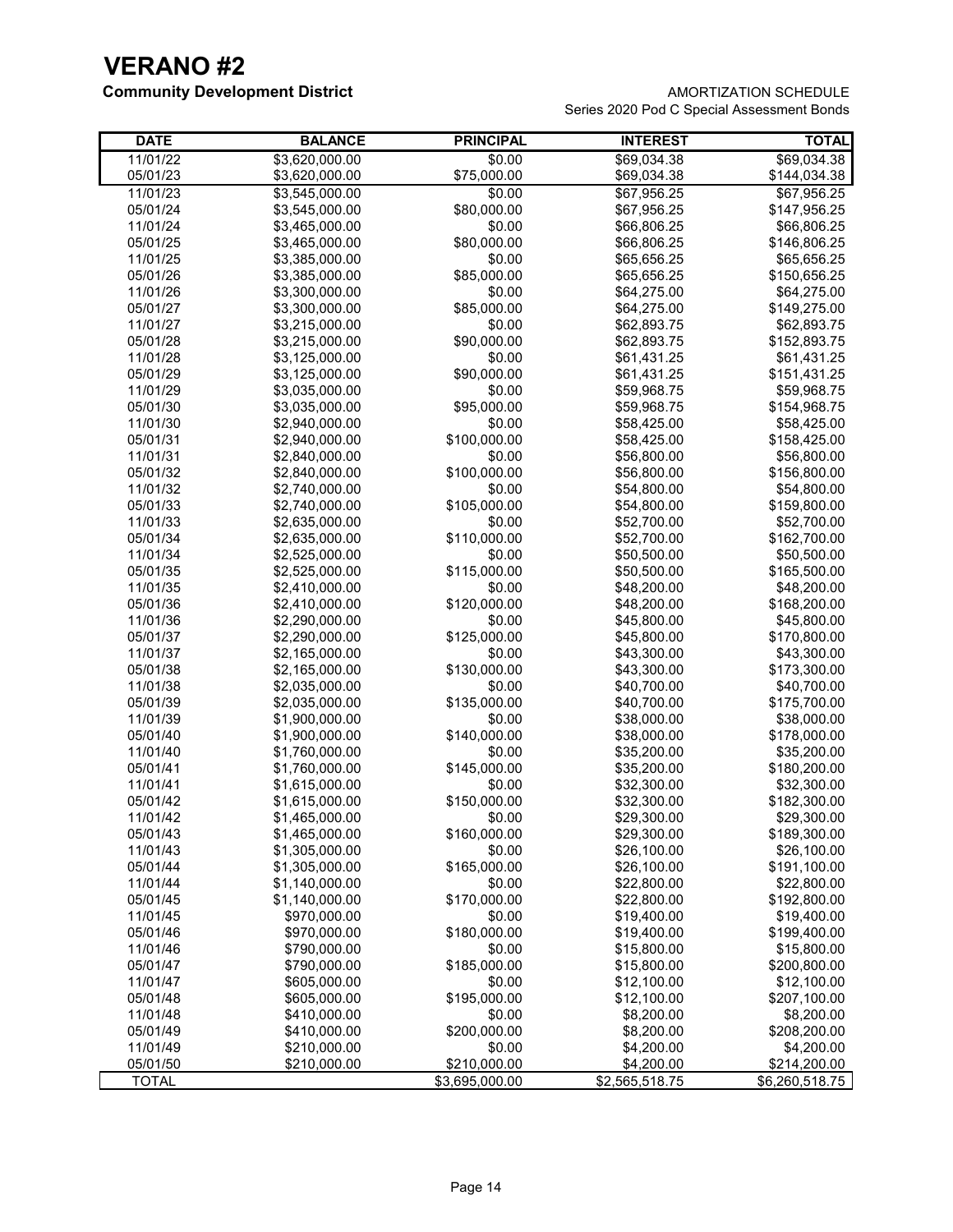## **Community Development District AMORTIZATION SCHEDULE**

Series 2020 Pod D Special Assessment Bonds

| <b>DATE</b>          | <b>BALANCE</b>                   | <b>PRINCIPAL</b>       | <b>INTEREST</b>            | <b>TOTAL</b>                |
|----------------------|----------------------------------|------------------------|----------------------------|-----------------------------|
| 11/01/22             | \$4,760,000.00                   | \$0.00                 | \$90,775.00                | \$90,775.00                 |
| 05/01/23             | \$4,760,000.00                   | \$100,000.00           | \$90,775.00                | \$190,775.00                |
| 11/01/23             | \$4,660,000.00                   | \$0.00                 | \$89,337.50                | \$89,337.50                 |
| 05/01/24             | \$4,660,000.00                   | \$105,000.00           | \$89,337.50                | \$194,337.50                |
| 11/01/24             | \$4,555,000.00                   | \$0.00                 | \$87,828.13                | \$87,828.13                 |
| 05/01/25             | \$4,555,000.00                   | \$105,000.00           | \$87,828.13                | \$192,828.13                |
| 11/01/25             | \$4,450,000.00                   | \$0.00                 | \$86,318.75                | \$86,318.75                 |
| 05/01/26             | \$4,450,000.00                   | \$110,000.00           | \$86,318.75                | \$196,318.75                |
| 11/01/26             | \$4,340,000.00                   | \$0.00                 | \$84,531.25                | \$84,531.25                 |
| 05/01/27             | \$4,340,000.00                   | \$115,000.00           | \$84,531.25                | \$199,531.25                |
| 11/01/27             | \$4,225,000.00                   | \$0.00                 | \$82,662.50                | \$82,662.50                 |
| 05/01/28             | \$4,225,000.00                   | \$115,000.00           | \$82,662.50                | \$197,662.50                |
| 11/01/28             | \$4,110,000.00                   | \$0.00                 | \$80,793.75                | \$80,793.75                 |
| 05/01/29             | \$4,110,000.00                   | \$120,000.00           | \$80,793.75                | \$200,793.75                |
| 11/01/29             | \$3,990,000.00                   | \$0.00                 | \$78,843.75                | \$78,843.75                 |
| 05/01/30             | \$3,990,000.00                   | \$125,000.00           | \$78,843.75                | \$203,843.75                |
| 11/01/30             | \$3,865,000.00                   | \$0.00                 | \$76,812.50                | \$76,812.50                 |
| 05/01/31             | \$3,865,000.00                   | \$130,000.00           | \$76,812.50                | \$206,812.50                |
| 11/01/31             | \$3,735,000.00                   | \$0.00                 | \$74,700.00                | \$74,700.00                 |
| 05/01/32             | \$3,735,000.00                   | \$135,000.00           | \$74,700.00                | \$209,700.00                |
| 11/01/32             | \$3,600,000.00                   | \$0.00                 | \$72,000.00                | \$72,000.00                 |
| 05/01/33             | \$3,600,000.00                   | \$140,000.00           | \$72,000.00                | \$212,000.00                |
| 11/01/33             | \$3,460,000.00                   | \$0.00                 | \$69,200.00                | \$69,200.00                 |
| 05/01/34             | \$3,460,000.00                   | \$145,000.00           | \$69,200.00                | \$214,200.00                |
| 11/01/34             | \$3,315,000.00                   | \$0.00                 | \$66,300.00                | \$66,300.00                 |
| 05/01/35             | \$3,315,000.00                   | \$150,000.00           | \$66,300.00                | \$216,300.00                |
| 11/01/35             | \$3,165,000.00                   | \$0.00                 | \$63,300.00                | \$63,300.00                 |
| 05/01/36             | \$3,165,000.00                   | \$155,000.00<br>\$0.00 | \$63,300.00                | \$218,300.00                |
| 11/01/36             | \$3,010,000.00                   |                        | \$60,200.00                | \$60,200.00                 |
| 05/01/37             | \$3,010,000.00                   | \$165,000.00           | \$60,200.00                | \$225,200.00                |
| 11/01/37             | \$2,845,000.00                   | \$0.00                 | \$56,900.00                | \$56,900.00                 |
| 05/01/38             | \$2,845,000.00                   | \$170,000.00           | \$56,900.00                | \$226,900.00                |
| 11/01/38             | \$2,675,000.00                   | \$0.00<br>\$175,000.00 | \$53,500.00                | \$53,500.00                 |
| 05/01/39             | \$2,675,000.00                   | \$0.00                 | \$53,500.00                | \$228,500.00                |
| 11/01/39             | \$2,500,000.00                   | \$185,000.00           | \$50,000.00<br>\$50,000.00 | \$50,000.00                 |
| 05/01/40<br>11/01/40 | \$2,500,000.00<br>\$2,315,000.00 | \$0.00                 | \$46,300.00                | \$235,000.00<br>\$46,300.00 |
| 05/01/41             | \$2,315,000.00                   | \$190,000.00           | \$46,300.00                | \$236,300.00                |
| 11/01/41             | \$2,125,000.00                   | \$0.00                 | \$42,500.00                | \$42,500.00                 |
| 05/01/42             | \$2,125,000.00                   | \$200,000.00           | \$42,500.00                | \$242,500.00                |
| 11/01/42             | \$1,925,000.00                   | \$0.00                 | \$38,500.00                | \$38,500.00                 |
| 05/01/43             | \$1,925,000.00                   | \$210,000.00           | \$38,500.00                | \$248,500.00                |
| 11/01/43             | \$1,715,000.00                   | \$0.00                 | \$34,300.00                | \$34,300.00                 |
| 05/01/44             | \$1,715,000.00                   | \$215,000.00           | \$34,300.00                | \$249,300.00                |
| 11/01/44             | \$1,500,000.00                   | \$0.00                 | \$30,000.00                | \$30,000.00                 |
| 05/01/45             | \$1,500,000.00                   | \$225,000.00           | \$30,000.00                | \$255,000.00                |
| 11/01/45             | \$1,275,000.00                   | \$0.00                 | \$25,500.00                | \$25,500.00                 |
| 05/01/46             | \$1,275,000.00                   | \$235,000.00           | \$25,500.00                | \$260,500.00                |
| 11/01/46             | \$1,040,000.00                   | \$0.00                 | \$20,800.00                | \$20,800.00                 |
| 05/01/47             | \$1,040,000.00                   | \$245,000.00           | \$20,800.00                | \$265,800.00                |
| 11/01/47             | \$795,000.00                     | \$0.00                 | \$15,900.00                | \$15,900.00                 |
| 05/01/48             | \$795,000.00                     | \$255,000.00           | \$15,900.00                | \$270,900.00                |
| 11/01/48             | \$540,000.00                     | \$0.00                 | \$10,800.00                | \$10,800.00                 |
| 05/01/49             | \$540,000.00                     | \$265,000.00           | \$10,800.00                | \$275,800.00                |
| 11/01/49             | \$275,000.00                     | \$0.00                 | \$5,500.00                 | \$5,500.00                  |
| 05/01/50             | \$275,000.00                     | \$275,000.00           | \$5,500.00                 | \$280,500.00                |
| <b>TOTAL</b>         |                                  | \$4,860,000.00         | \$3,372,631.25             | \$8,232,631.25              |